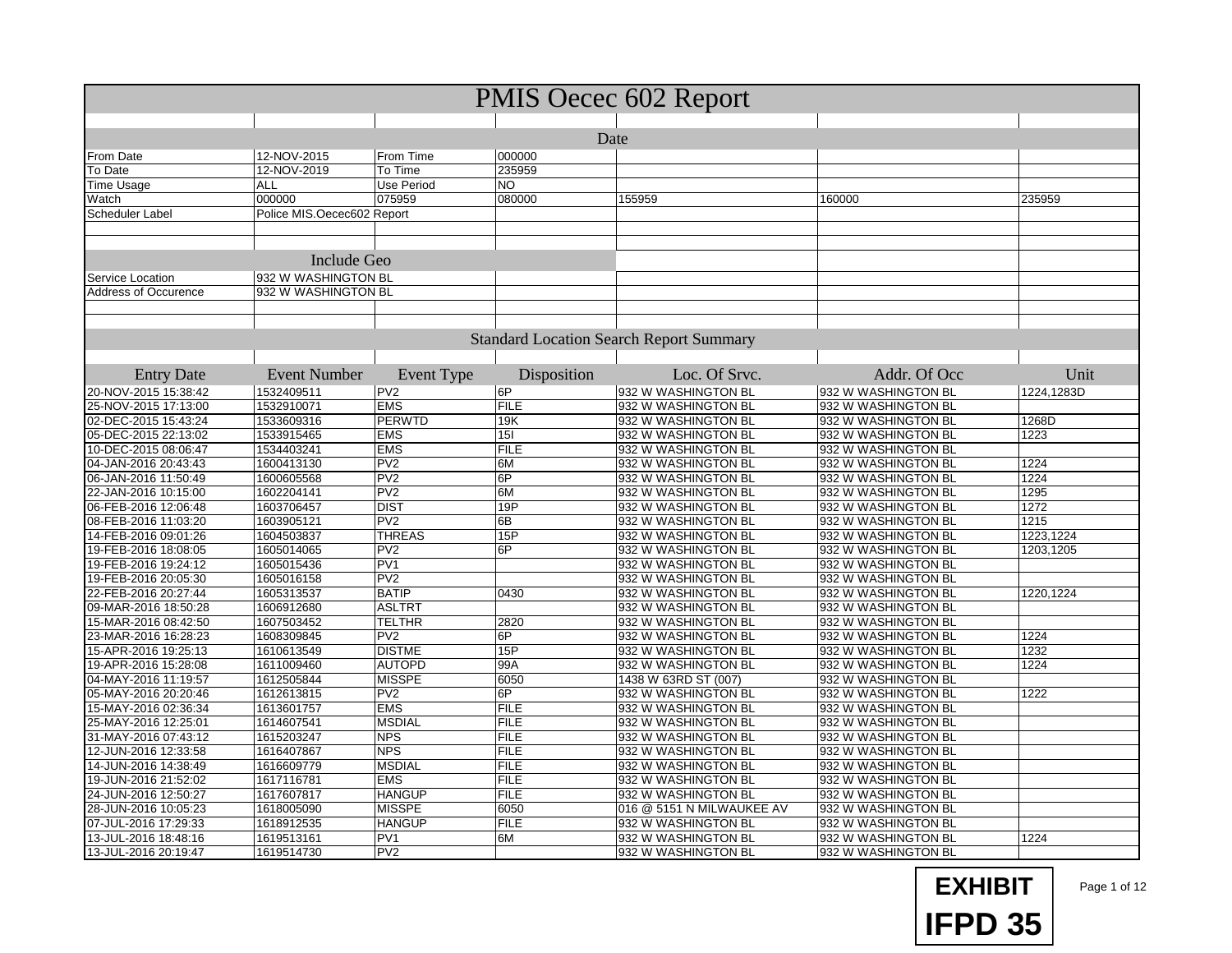| 16-JUL-2016 23:52:08 | 1619818256 | <b>DIST</b>      | l3P         | 932 W WASHINGTON BL                            | 932 W WASHINGTON BL | 1224R            |
|----------------------|------------|------------------|-------------|------------------------------------------------|---------------------|------------------|
| 12-AUG-2016 12:44:54 | 1622507183 | <b>AUTOPD</b>    | 99A         | 932 W WASHINGTON BL                            | 932 W WASHINGTON BL | 1224             |
| 17-AUG-2016 10:12:49 | 1623004754 | <b>HANGUP</b>    | <b>FILE</b> | 932 W WASHINGTON BL                            | 932 W WASHINGTON BL |                  |
| 18-AUG-2016 14:21:46 | 1623108759 | <b>DISTME</b>    | 19P         | 932 W WASHINGTON BL                            | 932 W WASHINGTON BL | 1224             |
| 02-SEP-2016 16:10:55 | 1624610992 | PV <sub>2</sub>  | 6B          | 932 W WASHINGTON BL                            | 932 W WASHINGTON BL | 1224             |
| 11-SEP-2016 07:42:50 | 1625504259 | <b>HANGUP</b>    | <b>FILE</b> | 932 W WASHINGTON BL                            | 932 W WASHINGTON BL |                  |
| 22-SEP-2016 11:13:24 | 1626606401 | <b>EMS</b>       | <b>FILE</b> | 932 W WASHINGTON BL                            | 932 W WASHINGTON BL |                  |
| 08-OCT-2016 21:19:18 | 1628214554 | <b>NPS</b>       | <b>FILE</b> | 932 W WASHINGTON BL                            | 932 W WASHINGTON BL |                  |
| 12-OCT-2016 17:19:06 | 1628611446 | <b>PERWTD</b>    | 19P         | 932 W WASHINGTON BL                            | 932 W WASHINGTON BL | 1223,1230        |
| 19-OCT-2016 16:45:04 | 1629311227 | PV <sub>2</sub>  | 6P          | 932 W WASHINGTON BL                            | 932 W WASHINGTON BL | 1224             |
| 27-OCT-2016 13:40:54 | 1630107603 | PV <sub>2</sub>  | 6B          | 932 W WASHINGTON BL                            | 932 W WASHINGTON BL | 1224             |
| 27-OCT-2016 21:45:16 | 1630114951 | PV <sub>1</sub>  | 6A          | 932 W WASHINGTON BL                            | 932 W WASHINGTON BL | 1224R            |
| 30-OCT-2016 13:16:31 | 1630408650 | <b>DISTME</b>    | 5079Z       | 932 W WASHINGTON BL                            | 932 W WASHINGTON BL | 1223             |
| 07-NOV-2016 13:35:51 | 1631207840 | PV <sub>1</sub>  | 6P          | 932 W WASHINGTON BL                            | 932 W WASHINGTON BL | 1224             |
| 08-NOV-2016 12:33:40 | 1631307093 | PV <sub>2</sub>  | 6P          | 932 W WASHINGTON BL                            | 932 W WASHINGTON BL | 1224             |
| 11-NOV-2016 10:54:17 | 1631605252 | <b>EMS</b>       | <b>FILE</b> | 932 W WASHINGTON BL                            | 932 W WASHINGTON BL |                  |
| 15-NOV-2016 14:50:50 | 1632008352 | PV <sub>1</sub>  | 6B          | 932 W WASHINGTON BL                            | 932 W WASHINGTON BL | 1224             |
| 26-NOV-2016 23:18:10 | 1633114947 | <b>CHECWB</b>    | 19P         | 932 W WASHINGTON BL                            | 932 W WASHINGTON BL | 1224R            |
| 02-DEC-2016 19:12:43 | 1633712534 | PV <sub>1</sub>  | 6M          | 932 W WASHINGTON BL                            | 932 W WASHINGTON BL | 1224             |
| 03-DEC-2016 13:54:16 | 1633807824 | <b>MSDIAL</b>    | <b>FILE</b> | 932 W WASHINGTON BL                            | 932 W WASHINGTON BL |                  |
| 07-DEC-2016 08:58:22 | 1634203360 | <b>EMS</b>       | <b>FILE</b> | HAYMARKET @ 120 N SANGAMON 932 W WASHINGTON BL |                     |                  |
|                      |            |                  |             | ST                                             |                     |                  |
| 14-DEC-2016 12:47:05 | 1634906088 | PV2              | 6P          | 932 W WASHINGTON BL                            | 932 W WASHINGTON BL | 1224             |
| 22-DEC-2016 20:58:53 | 1635713702 | PV <sub>1</sub>  | 6P          | 932 W WASHINGTON BL                            | 932 W WASHINGTON BL | 1224             |
| 29-DEC-2016 08:09:39 | 1636402811 | <b>EMS</b>       | <b>FILE</b> | 932 W WASHINGTON BL                            | 932 W WASHINGTON BL |                  |
| 10-JAN-2017 09:28:43 | 1701003960 | <b>DISTME</b>    | 0460        | 932 W WASHINGTON BL                            | 932 W WASHINGTON BL | 1223, 1225, 1231 |
| 10-JAN-2017 09:33:28 | 1701004017 | <b>DD</b>        |             | 932 W WASHINGTON BL                            | 932 W WASHINGTON BL |                  |
| 10-JAN-2017 09:38:33 | 1701004084 | POL <sub>2</sub> |             | 932 W WASHINGTON BL                            | 932 W WASHINGTON BL |                  |
| 10-JAN-2017 09:41:11 | 1701004119 | <b>BATIP</b>     |             | 932 W WASHINGTON BL                            | 932 W WASHINGTON BL |                  |
| 10-JAN-2017 19:03:18 | 1701012850 | <b>HANGUP</b>    | <b>FILE</b> | 932 W WASHINGTON BL                            | 932 W WASHINGTON BL |                  |
| 12-JAN-2017 11:59:11 | 1701205720 | <b>DIST</b>      | 6050        | 932 W WASHINGTON BL                            | 932 W WASHINGTON BL | 1221,1225, X1225 |
| 12-JAN-2017 12:56:38 | 1701206521 | <b>INFOPO</b>    |             | 932 W WASHINGTON BL                            | 932 W WASHINGTON BL |                  |
| 14-JAN-2017 11:03:55 | 1701405162 | <b>HANGUP</b>    | <b>FILE</b> | 932 W WASHINGTON BL                            | 932 W WASHINGTON BL |                  |
| 18-JAN-2017 14:09:09 | 1701807664 | <b>HANGUP</b>    | <b>FILE</b> | 932 W WASHINGTON BL                            | 932 W WASHINGTON BL |                  |
| 18-JAN-2017 19:51:10 | 1701812849 | PV2              | 6B          | 932 W WASHINGTON BL                            | 932 W WASHINGTON BL | 1224             |
| 19-JAN-2017 20:24:09 | 1701913776 | <b>EMS</b>       |             | 932 W WASHINGTON BL                            | 932 W WASHINGTON BL |                  |
| 22-JAN-2017 16:04:35 | 1702209395 | <b>NPS</b>       | <b>FILE</b> | 932 W WASHINGTON BL                            | 932 W WASHINGTON BL |                  |
| 26-JAN-2017 08:38:53 | 1702603123 | <b>MISSPE</b>    | 6050        | 020 @ 5400 N LINCOLN AV                        | 932 W WASHINGTON BL |                  |
| 07-FEB-2017 14:38:39 | 1703808157 | <b>HANGUP</b>    | <b>FILE</b> | 932 W WASHINGTON BL                            | 932 W WASHINGTON BL |                  |
| 17-FEB-2017 18:57:00 | 1704812840 | PV <sub>1</sub>  | 6M          | 932 W WASHINGTON BL                            | 932 W WASHINGTON BL | 1224,1283D       |
| 21-FEB-2017 11:21:24 | 1705205441 | <b>EMS</b>       | <b>FILE</b> | 932 W WASHINGTON BL                            | 932 W WASHINGTON BL |                  |
| 21-FEB-2017 13:26:36 | 1705207316 | PV <sub>2</sub>  | 6M          | 932 W WASHINGTON BL                            | 932 W WASHINGTON BL | 1224             |
| 28-FEB-2017 19:01:17 | 1705912360 | PV <sub>2</sub>  | 6P          | 932 W WASHINGTON BL                            | 932 W WASHINGTON BL | 1224             |
| 01-MAR-2017 16:48:29 | 1706009857 | <b>INFOPO</b>    | 5071        | 932 W WASHINGTON BL                            | 932 W WASHINGTON BL | 1223             |
| 07-MAR-2017 15:10:19 | 1706609383 | <b>HANGUP</b>    |             | 932 W WASHINGTON BL                            | 932 W WASHINGTON BL |                  |
| 08-MAR-2017 13:28:14 | 1706708136 | <b>HANGUP</b>    |             | 932 W WASHINGTON BL                            | 932 W WASHINGTON BL |                  |
| 12-MAR-2017 13:46:41 | 1707106506 | PV <sub>2</sub>  | 6M          | 932 W WASHINGTON BL                            | 932 W WASHINGTON BL | 1282C            |
| 14-MAR-2017 12:57:42 | 1707306281 | <b>EMS</b>       | <b>FILE</b> | 932 W WASHINGTON BL                            | 932 W WASHINGTON BL |                  |
| 14-MAR-2017 21:09:36 | 1707313111 | <b>HANGUP</b>    | <b>FILE</b> | 932 W WASHINGTON BL                            | 932 W WASHINGTON BL |                  |
| 17-MAR-2017 19:09:27 | 1707612230 | <b>AUTORT</b>    | 0910        | 932 W WASHINGTON BL                            | 932 W WASHINGTON BL |                  |
| 17-MAR-2017 19:16:24 | 1707612357 | <b>INFOPO</b>    | 19P         | 932 W WASHINGTON BL                            | 932 W WASHINGTON BL | 1202             |
| 20-MAR-2017 19:34:06 | 1707913019 | PV <sub>2</sub>  | 6P          | 932 W WASHINGTON BL                            | 932 W WASHINGTON BL | 1223             |
| 02-APR-2017 13:41:19 | 1709207908 | <b>FIRE</b>      | 15P         | 932 W WASHINGTON BL                            | 932 W WASHINGTON BL | 1224,1272        |
| 06-APR-2017 14:48:41 | 1709608899 | <b>EMS</b>       | <b>FILE</b> | 932 W WASHINGTON BL                            | 932 W WASHINGTON BL |                  |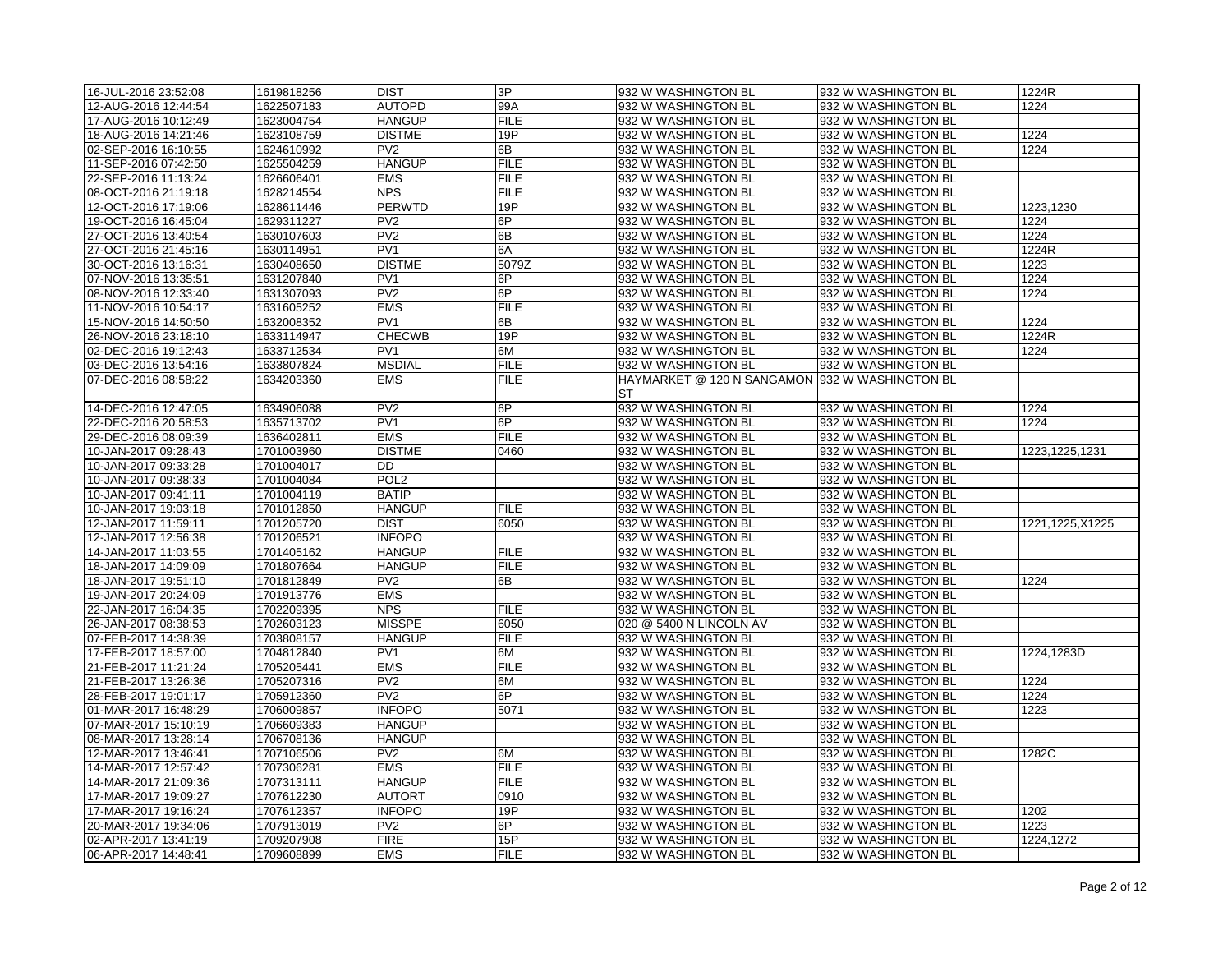| 06-APR-2017 14:56:57 | 1709609022 | POL <sub>2</sub> | 19P         | 932 W WASHINGTON BL   | 932 W WASHINGTON BL | 1271             |
|----------------------|------------|------------------|-------------|-----------------------|---------------------|------------------|
| 06-APR-2017 14:57:21 | 1709609030 | <b>THREAS</b>    |             | 932 W WASHINGTON BL   | 932 W WASHINGTON BL |                  |
| 07-APR-2017 09:16:47 | 1709703779 | <b>HANGUP</b>    |             | 932 W WASHINGTON BL   | 932 W WASHINGTON BL |                  |
| 10-APR-2017 09:05:46 | 1710003897 | <b>CSART</b>     | 0281        | 932 W WASHINGTON BL   | 932 W WASHINGTON BL | 1224, 1231, 1272 |
| 10-APR-2017 11:12:21 | 1710005546 | <b>NFY</b>       |             | 932 W WASHINGTON BL   | 932 W WASHINGTON BL |                  |
| 14-APR-2017 09:53:09 | 1710404243 | <b>EMS</b>       | <b>FILE</b> | 932 W WASHINGTON BL   | 932 W WASHINGTON BL |                  |
| 14-APR-2017 18:08:44 | 1710411630 | <b>EMS</b>       | <b>FILE</b> | 932 W WASHINGTON BL   | 932 W WASHINGTON BL |                  |
| 21-APR-2017 16:25:06 | 1711109808 | <b>DISTME</b>    | 19P         | 932 W WASHINGTON BL   | 932 W WASHINGTON BL | 1224,1272        |
| 21-APR-2017 21:25:57 | 1711114472 | <b>NPS</b>       | <b>FILE</b> | 932 W WASHINGTON BL   | 932 W WASHINGTON BL |                  |
| 26-APR-2017 08:48:43 | 1711603920 | <b>EMS</b>       | <b>FILE</b> | 932 W WASHINGTON BL   | 932 W WASHINGTON BL |                  |
| 27-APR-2017 06:50:24 | 1711702445 | <b>AUTOPD</b>    | 99A         | 010 @ 3315 W OGDEN AV | 932 W WASHINGTON BL |                  |
| 28-APR-2017 09:32:38 | 1711804192 | <b>DISTME</b>    | 19P         | 932 W WASHINGTON BL   | 932 W WASHINGTON BL | 1213,1235        |
| 15-MAY-2017 14:03:00 | 1713508109 | <b>EMS</b>       | <b>FILE</b> | 932 W WASHINGTON BL   | 932 W WASHINGTON BL |                  |
| 15-MAY-2017 16:38:57 | 1713510862 | <b>EMS</b>       | <b>FILE</b> | 932 W WASHINGTON BL   | 932 W WASHINGTON BL |                  |
| 17-MAY-2017 12:48:55 | 1713707850 | CELLHU           | <b>FILE</b> | 932 W WASHINGTON BL   | 932 W WASHINGTON BL |                  |
| 17-MAY-2017 12:51:35 | 1713707891 | <b>AUTOPD</b>    | 18B         | 932 W WASHINGTON BL   | 932 W WASHINGTON BL | 1293             |
| 18-MAY-2017 10:01:43 | 1713805371 | <b>EMS</b>       | <b>FILE</b> | 932 W WASHINGTON BL   | 932 W WASHINGTON BL |                  |
| 25-MAY-2017 13:29:06 | 1714507516 | PV <sub>1</sub>  | 6P          | 932 W WASHINGTON BL   | 932 W WASHINGTON BL | 1224             |
| 25-MAY-2017 13:55:21 | 1714507915 | PV <sub>2</sub>  |             | 932 W WASHINGTON BL   | 932 W WASHINGTON BL |                  |
| 26-MAY-2017 16:27:18 | 1714611472 | <b>HANGUP</b>    | <b>FILE</b> | 932 W WASHINGTON BL   | 932 W WASHINGTON BL |                  |
| 30-MAY-2017 13:23:05 | 1715008753 | <b>NPS</b>       | <b>FILE</b> | 932 W WASHINGTON BL   | 932 W WASHINGTON BL |                  |
| 31-MAY-2017 17:16:48 | 1715111992 | <b>EMS</b>       | <b>FILE</b> | 932 W WASHINGTON BL   | 932 W WASHINGTON BL |                  |
| 01-JUN-2017 16:40:33 | 1715211956 | <b>EMS</b>       | 5P          | 932 W WASHINGTON BL   | 932 W WASHINGTON BL | 1210,1215        |
| 01-JUN-2017 17:10:46 | 1715212456 | THREAS           | 71          | 932 W WASHINGTON BL   | 932 W WASHINGTON BL | 1210.1215        |
| 06-JUN-2017 15:14:07 | 1715709706 | <b>EMS</b>       |             | 932 W WASHINGTON BL   | 932 W WASHINGTON BL |                  |
| 09-JUN-2017 08:05:55 | 1716003433 | <b>SUSAUW</b>    | 11B         | 932 W WASHINGTON BL   | 932 W WASHINGTON BL | 1223,1233        |
| 09-JUN-2017 22:18:49 | 1716017451 | PV <sub>1</sub>  | 6B          | 932 W WASHINGTON BL   | 932 W WASHINGTON BL | 1224             |
| 11-JUN-2017 16:35:54 | 1716212166 | <b>EMS</b>       | <b>FILE</b> | 932 W WASHINGTON BL   | 932 W WASHINGTON BL |                  |
| 18-JUN-2017 13:54:23 | 1716908873 | <b>EMS</b>       | <b>FILE</b> | 932 W WASHINGTON BL   | 932 W WASHINGTON BL |                  |
| 23-JUN-2017 14:48:04 | 1717409923 | <b>THREAS</b>    | 5079Z       | 932 W WASHINGTON BL   | 932 W WASHINGTON BL | 1223,1271        |
| 23-JUN-2017 15:00:49 | 1717410161 | POL <sub>2</sub> |             | 932 W WASHINGTON BL   | 932 W WASHINGTON BL |                  |
| 27-JUN-2017 10:17:05 | 1717804704 | <b>EMS</b>       | <b>FILE</b> | 932 W WASHINGTON BL   | 932 W WASHINGTON BL |                  |
| 27-JUN-2017 10:22:39 | 1717804800 | <b>EMS</b>       | <b>FILE</b> | 932 W WASHINGTON BL   | 932 W WASHINGTON BL |                  |
| 30-JUN-2017 12:46:49 | 1718107781 | <b>ASLTJO</b>    | 7E          | 932 W WASHINGTON BL   | 932 W WASHINGTON BL | 1225             |
| 30-JUN-2017 12:57:35 | 1718107945 | <b>EMS</b>       | <b>FILE</b> | 932 W WASHINGTON BL   | 932 W WASHINGTON BL |                  |
| 06-JUL-2017 19:16:00 | 1718714071 | <b>EMS</b>       | <b>FILE</b> | 932 W WASHINGTON BL   | 932 W WASHINGTON BL |                  |
| 06-JUL-2017 20:11:10 | 1718715062 | <b>EMS</b>       | <b>FILE</b> | 932 W WASHINGTON BL   | 932 W WASHINGTON BL |                  |
| 09-JUL-2017 11:38:17 | 1719006597 | PV <sub>1</sub>  | 6P          | 932 W WASHINGTON BL   | 932 W WASHINGTON BL | 1224             |
| 19-JUL-2017 19:40:53 | 1720014746 | <b>EMS</b>       | <b>FILE</b> | 932 W WASHINGTON BL   | 932 W WASHINGTON BL |                  |
| 24-JUL-2017 05:09:00 | 1720502346 | <b>SUPPOR</b>    | 19P         | 932 W WASHINGTON BL   | 932 W WASHINGTON BL | 1214R            |
| 27-JUL-2017 21:44:19 | 1720816055 | <b>EMS</b>       | 19P         | 932 W WASHINGTON BL   | 932 W WASHINGTON BL | 1223R            |
| 29-JUL-2017 13:03:19 | 1721008483 | <b>EMS</b>       | <b>FILE</b> | 932 W WASHINGTON BL   | 932 W WASHINGTON BL |                  |
| 08-AUG-2017 11:19:54 | 1722005927 | <b>EMS</b>       | <b>FILE</b> | 932 W WASHINGTON BL   | 932 W WASHINGTON BL |                  |
| 08-AUG-2017 11:25:56 | 1722006027 | <b>EMS</b>       | <b>FILE</b> | 932 W WASHINGTON BL   | 932 W WASHINGTON BL |                  |
| 13-AUG-2017 12:51:06 | 1722507885 | <b>EMS</b>       | <b>FILE</b> | 932 W WASHINGTON BL   | 932 W WASHINGTON BL |                  |
| 15-AUG-2017 23:13:20 | 1722717436 | <b>EMS</b>       | <b>FILE</b> | 932 W WASHINGTON BL   | 932 W WASHINGTON BL |                  |
| 17-AUG-2017 13:58:47 | 1722908026 | <b>EMS</b>       | <b>FILE</b> | 932 W WASHINGTON BL   | 932 W WASHINGTON BL |                  |
| 24-AUG-2017 15:34:56 | 1723609832 | <b>EMS</b>       | <b>FILE</b> | 932 W WASHINGTON BL   | 932 W WASHINGTON BL |                  |
| 01-SEP-2017 09:15:26 | 1724404372 | <b>NPS</b>       | <b>FILE</b> | 932 W WASHINGTON BL   | 932 W WASHINGTON BL |                  |
| 03-SEP-2017 13:16:59 | 1724608051 | THREAS           | 19P         | 932 W WASHINGTON BL   | 932 W WASHINGTON BL | 1242,1252        |
| 06-SEP-2017 19:28:49 | 1724913167 | PV <sub>2</sub>  | 6P          | 932 W WASHINGTON BL   | 932 W WASHINGTON BL | 1224             |
| 07-SEP-2017 16:21:44 | 1725009849 | <b>EMS</b>       | <b>FILE</b> | 932 W WASHINGTON BL   | 932 W WASHINGTON BL |                  |
| 11-SEP-2017 22:07:31 | 1725415373 | <b>EMS</b>       | 15P         | 932 W WASHINGTON BL   | 932 W WASHINGTON BL | 1225R            |
| 14-SEP-2017 15:20:49 | 1725709419 | <b>EMS</b>       | <b>FILE</b> | 932 W WASHINGTON BL   | 932 W WASHINGTON BL |                  |
|                      |            |                  |             |                       |                     |                  |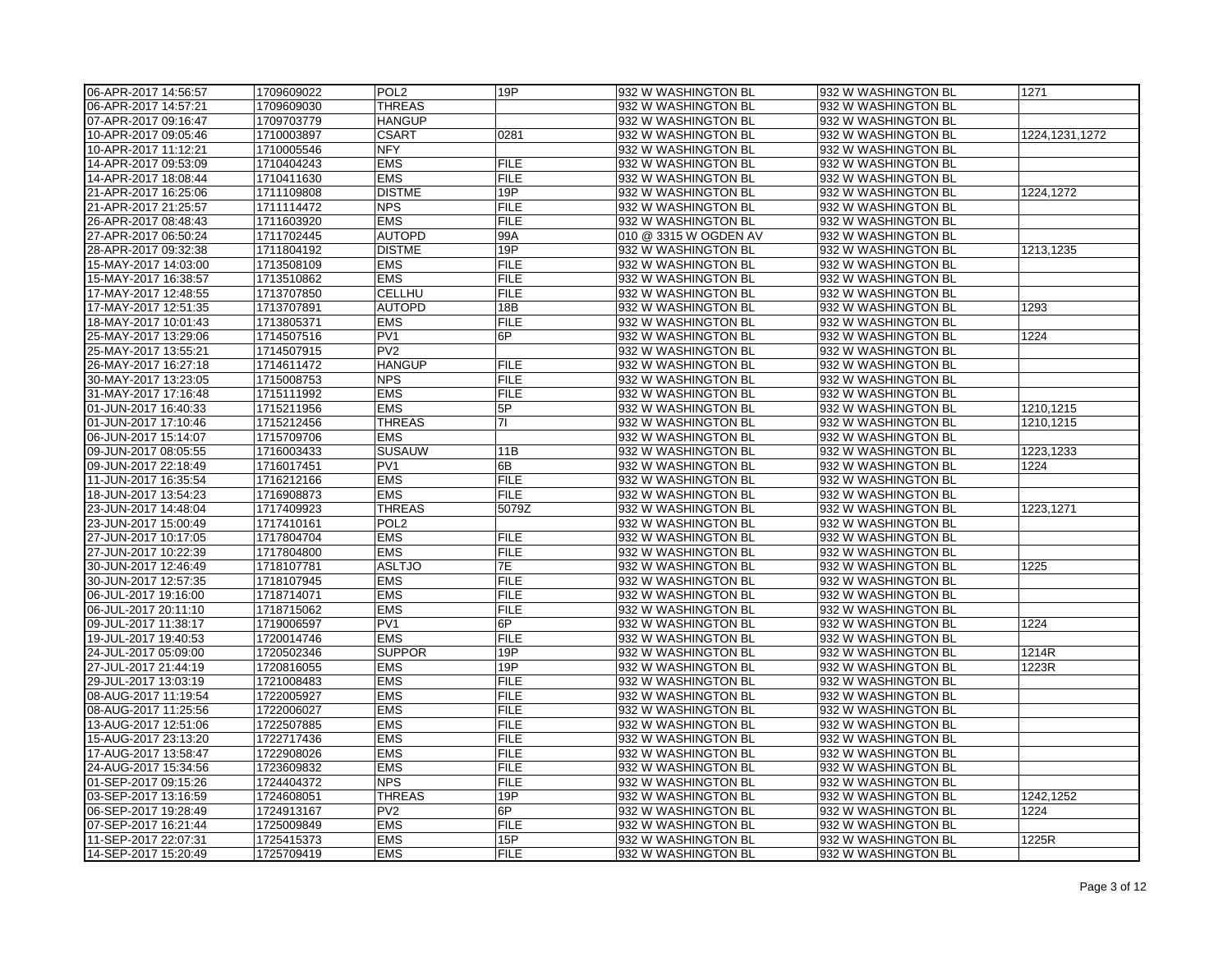| 15-SEP-2017 16:20:13 | 1725810353 | <b>EMS</b>      | <b>FILE</b> | 932 W WASHINGTON BL | 932 W WASHINGTON BL |                 |
|----------------------|------------|-----------------|-------------|---------------------|---------------------|-----------------|
| 21-SEP-2017 12:50:17 | 1726407578 | PV <sub>1</sub> | 6P          | 932 W WASHINGTON BL | 932 W WASHINGTON BL | 1224            |
| 23-SEP-2017 18:39:44 | 1726613112 | <b>EMS</b>      | <b>FILE</b> | 932 W WASHINGTON BL | 932 W WASHINGTON BL |                 |
| 05-OCT-2017 13:43:44 | 1727808116 | <b>MSDIAL</b>   | <b>FILE</b> | 932 W WASHINGTON BL | 932 W WASHINGTON BL |                 |
| 05-OCT-2017 16:30:37 | 1727810744 | PV <sub>1</sub> | 6P          | 932 W WASHINGTON BL | 932 W WASHINGTON BL | 1224            |
| 08-OCT-2017 10:13:09 | 1728105009 | <b>EMS</b>      | <b>FILE</b> | 932 W WASHINGTON BL | 932 W WASHINGTON BL |                 |
| 08-OCT-2017 17:12:06 | 1728110382 | <b>EMS</b>      | <b>FILE</b> | 932 W WASHINGTON BL | 932 W WASHINGTON BL |                 |
| 11-OCT-2017 12:07:35 | 1728405936 | <b>EMS</b>      | <b>FILE</b> | 932 W WASHINGTON BL | 932 W WASHINGTON BL |                 |
| 16-OCT-2017 19:21:23 | 1728913099 | <b>EMS</b>      | <b>FILE</b> | 932 W WASHINGTON BL | 932 W WASHINGTON BL |                 |
| 19-OCT-2017 10:39:57 | 1729205127 | <b>THREAS</b>   | 7PZ         | 932 W WASHINGTON BL | 932 W WASHINGTON BL | 1222,1230,1282W |
| 25-OCT-2017 02:10:01 | 1729801051 | <b>MISSPE</b>   | 6050        | 932 W WASHINGTON BL | 932 W WASHINGTON BL | 1202            |
| 28-OCT-2017 05:03:50 | 1730102791 | <b>EMS</b>      | <b>FILE</b> | 932 W WASHINGTON BL | 932 W WASHINGTON BL |                 |
| 28-OCT-2017 18:08:12 | 1730111553 | <b>NPS</b>      | <b>FILE</b> | 932 W WASHINGTON BL | 932 W WASHINGTON BL |                 |
| 30-OCT-2017 12:32:49 | 1730306749 | <b>NPS</b>      | <b>FILE</b> | 932 W WASHINGTON BL | 932 W WASHINGTON BL |                 |
| 01-NOV-2017 13:14:10 | 1730507960 | <b>HANGUP</b>   | <b>FILE</b> | 932 W WASHINGTON BL | 932 W WASHINGTON BL |                 |
| 02-NOV-2017 11:22:20 | 1730605625 | <b>EMS</b>      | <b>FILE</b> | 932 W WASHINGTON BL | 932 W WASHINGTON BL |                 |
| 04-NOV-2017 16:53:02 | 1730809961 | <b>EMS</b>      | <b>FILE</b> | 932 W WASHINGTON BL | 932 W WASHINGTON BL |                 |
| 06-NOV-2017 13:55:33 | 1731007931 | <b>HANGUP</b>   | <b>FILE</b> | 932 W WASHINGTON BL | 932 W WASHINGTON BL |                 |
| 08-NOV-2017 12:03:50 | 1731206396 | <b>EMS</b>      | <b>FILE</b> | 932 W WASHINGTON BL | 932 W WASHINGTON BL |                 |
| 08-NOV-2017 18:29:40 | 1731212305 | <b>EMS</b>      | <b>FILE</b> | 932 W WASHINGTON BL | 932 W WASHINGTON BL |                 |
| 09-NOV-2017 21:03:27 | 1731314545 | <b>EMS</b>      | <b>FILE</b> | 932 W WASHINGTON BL | 932 W WASHINGTON BL |                 |
| 10-NOV-2017 20:29:21 | 1731414382 | <b>HANGUP</b>   | <b>FILE</b> | 932 W WASHINGTON BL | 932 W WASHINGTON BL |                 |
| 11-NOV-2017 13:37:41 | 1731507230 | <b>EMS</b>      | <b>FILE</b> | 932 W WASHINGTON BL | 932 W WASHINGTON BL |                 |
| 14-NOV-2017 03:31:10 | 1731801293 | <b>EMS</b>      | <b>FILE</b> | 932 W WASHINGTON BL | 932 W WASHINGTON BL |                 |
| 18-NOV-2017 09:55:32 | 1732204606 | <b>EMS</b>      | <b>FILE</b> | 932 W WASHINGTON BL | 932 W WASHINGTON BL |                 |
| 19-NOV-2017 17:18:35 | 1732309993 | <b>EMS</b>      | <b>FILE</b> | 932 W WASHINGTON BL | 932 W WASHINGTON BL |                 |
| 21-NOV-2017 06:46:57 | 1732502319 | <b>EMS</b>      | <b>FILE</b> | 932 W WASHINGTON BL | 932 W WASHINGTON BL |                 |
| 26-NOV-2017 15:07:28 | 1733008367 | <b>EMS</b>      | <b>FILE</b> | 932 W WASHINGTON BL | 932 W WASHINGTON BL |                 |
| 28-NOV-2017 12:49:19 | 1733206375 | <b>HANGUP</b>   |             | 932 W WASHINGTON BL | 932 W WASHINGTON BL |                 |
| 29-NOV-2017 13:32:33 | 1733307545 | PV <sub>1</sub> | 6P          | 932 W WASHINGTON BL | 932 W WASHINGTON BL | 1212            |
| 30-NOV-2017 09:14:16 | 1733403703 | <b>EMS</b>      | <b>FILE</b> | 932 W WASHINGTON BL | 932 W WASHINGTON BL |                 |
| 02-DEC-2017 19:37:11 | 1733613387 | PV <sub>2</sub> | 6E          | 932 W WASHINGTON BL | 932 W WASHINGTON BL | 1224            |
| 09-DEC-2017 11:48:24 | 1734305999 | <b>EMS</b>      | <b>FILE</b> | 932 W WASHINGTON BL | 932 W WASHINGTON BL |                 |
| 09-DEC-2017 17:00:12 | 1734309951 | <b>EMS</b>      | <b>FILE</b> | 932 W WASHINGTON BL | 932 W WASHINGTON BL |                 |
| 12-DEC-2017 16:14:47 | 1734609294 | <b>THREAS</b>   | 15I         | 932 W WASHINGTON BL | 932 W WASHINGTON BL | 1224            |
| 13-DEC-2017 14:47:35 | 1734707818 | PV <sub>2</sub> | 6P          | 932 W WASHINGTON BL | 932 W WASHINGTON BL | 1224            |
| 15-DEC-2017 08:50:07 | 1734903649 | <b>EMS</b>      | <b>FILE</b> | 932 W WASHINGTON BL | 932 W WASHINGTON BL |                 |
| 16-DEC-2017 02:55:55 | 1735001660 | <b>CHECWB</b>   | 12H         | 932 W WASHINGTON BL | 932 W WASHINGTON BL | 1206A           |
| 16-DEC-2017 08:50:46 | 1735004065 | <b>EMS</b>      | <b>FILE</b> | 932 W WASHINGTON BL | 932 W WASHINGTON BL |                 |
| 18-DEC-2017 09:06:57 | 1735203786 | <b>EMS</b>      | <b>FILE</b> | 932 W WASHINGTON BL | 932 W WASHINGTON BL |                 |
| 18-DEC-2017 18:55:15 | 1735212713 | <b>EMS</b>      | <b>FILE</b> | 932 W WASHINGTON BL | 932 W WASHINGTON BL |                 |
| 18-DEC-2017 20:04:36 | 1735213952 | <b>EMS</b>      | <b>FILE</b> | 932 W WASHINGTON BL | 932 W WASHINGTON BL |                 |
| 28-DEC-2017 15:09:31 | 1736207888 | <b>EMS</b>      |             | 932 W WASHINGTON BL | 932 W WASHINGTON BL |                 |
| 01-JAN-2018 08:07:13 | 1800105767 | <b>EMS</b>      | <b>FILE</b> | 932 W WASHINGTON BL | 120 N SANGAMON ST   |                 |
|                      |            |                 |             |                     | (HAYMARKET)         |                 |
| 03-JAN-2018 09:27:34 | 1800303560 | <b>CFDAST</b>   | 15PZ        | 932 W WASHINGTON BL | 932 W WASHINGTON BL | 1224            |
| 05-JAN-2018 19:03:17 | 1800512254 | <b>EMS</b>      | <b>FILE</b> | 932 W WASHINGTON BL | 932 W WASHINGTON BL |                 |
| 06-JAN-2018 19:39:03 | 1800611771 | PV1             | 6B          | 932 W WASHINGTON BL | 932 W WASHINGTON BL | 1224            |
| 09-JAN-2018 18:03:46 | 1800911528 | <b>GENER</b>    | 1710        | 932 W WASHINGTON BL | 932 W WASHINGTON BL |                 |
| 11-JAN-2018 01:40:58 | 1801100913 | <b>CHLDAB</b>   | 1710        | 932 W WASHINGTON BL | 932 W WASHINGTON BL |                 |
| 11-JAN-2018 09:35:56 | 1801104788 | <b>EMS</b>      | <b>FILE</b> | 932 W WASHINGTON BL | 932 W WASHINGTON BL |                 |
| 14-JAN-2018 16:08:31 | 1801408846 | <b>EMS</b>      | <b>FILE</b> | 932 W WASHINGTON BL | 932 W WASHINGTON BL |                 |
| 16-JAN-2018 13:19:21 | 1801607086 | <b>EMS</b>      | <b>FILE</b> | 932 W WASHINGTON BL | 932 W WASHINGTON BL |                 |
| 16-JAN-2018 13:44:31 | 1801607428 | <b>EMS</b>      | <b>FILE</b> | 932 W WASHINGTON BL | 932 W WASHINGTON BL |                 |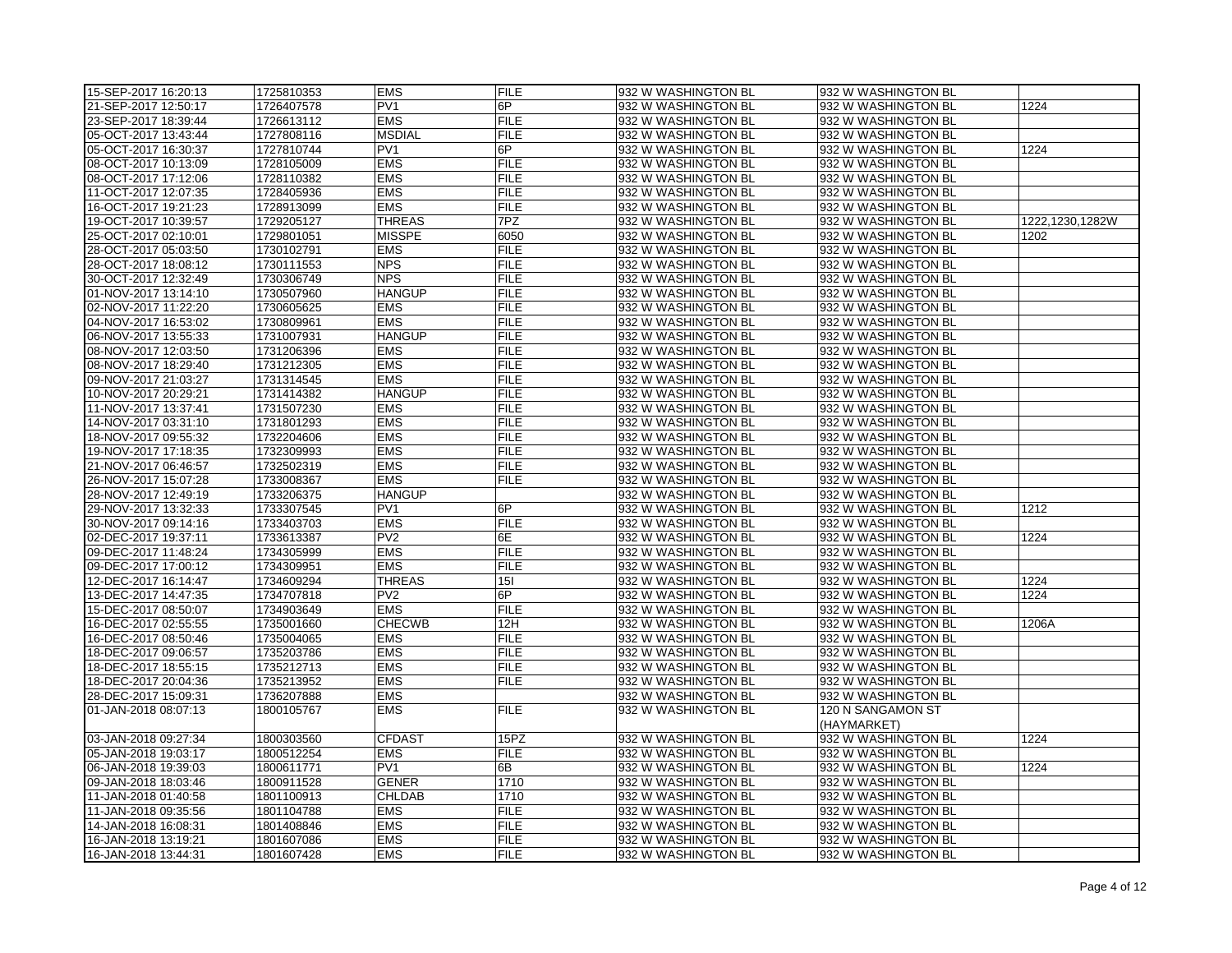| 19-JAN-2018 12:49:49 | 1801907193 | <b>HANGUP</b>                |             | 932 W WASHINGTON BL         | 932 W WASHINGTON BL                            |                        |
|----------------------|------------|------------------------------|-------------|-----------------------------|------------------------------------------------|------------------------|
| 19-JAN-2018 20:32:01 | 1801914920 | <b>EMS</b>                   | <b>FILE</b> | 932 W WASHINGTON BL         | 121 S SANGAMON ST                              |                        |
| 23-JAN-2018 09:33:21 | 1802304054 | <b>EMS</b>                   | <b>FILE</b> | 932 W WASHINGTON BL         | 932 W WASHINGTON BL                            |                        |
| 24-JAN-2018 16:45:07 | 1802410069 | <b>THREAS</b>                | 19IZ        | 932 W WASHINGTON BL         | 932 W WASHINGTON BL                            | 1224,1232              |
| 26-JAN-2018 12:44:21 | 1802607276 | <b>CRIMTI</b>                | 19E         | 932 W WASHINGTON BL         | 932 W WASHINGTON BL                            | 1261C                  |
| 01-FEB-2018 21:16:53 | 1803214143 | $\overline{\text{PV2}}$      | 6B          | 932 W WASHINGTON BL         | 932 W WASHINGTON BL                            | 1224                   |
| 06-FEB-2018 09:49:17 | 1803704134 | <b>NPS</b>                   | <b>FILE</b> | 932 W WASHINGTON BL         | 932 W WASHINGTON BL                            |                        |
| 07-FEB-2018 21:42:23 | 1803814354 | <b>EMS</b>                   | <b>FILE</b> | 932 W WASHINGTON BL         | 932 W WASHINGTON BL                            |                        |
| 10-FEB-2018 17:52:37 | 1804110147 | <b>EMS</b>                   | <b>FILE</b> | 932 W WASHINGTON BL         | 932 W WASHINGTON BL                            |                        |
| 14-FEB-2018 20:28:57 | 1804514170 | <b>EMS</b>                   | <b>FILE</b> | 932 W WASHINGTON BL         | 932 W WASHINGTON BL                            |                        |
| 14-FEB-2018 21:52:35 | 1804515523 | <b>PERDOW</b>                | 19B         | 932 W WASHINGTON BL         | 932 W WASHINGTON BL                            | 1224                   |
| 15-FEB-2018 09:13:05 | 1804603879 | <b>EMS</b>                   | <b>FILE</b> | 932 W WASHINGTON BL         | 932 W WASHINGTON BL                            |                        |
| 15-FEB-2018 15:16:43 | 1804609177 | <b>EMS</b>                   | <b>FILE</b> | 932 W WASHINGTON BL         | 932 W WASHINGTON BL                            |                        |
| 15-FEB-2018 18:46:55 | 1804612526 | <b>EMS</b>                   | <b>FILE</b> | 932 W WASHINGTON BL         | 932 W WASHINGTON BL                            |                        |
|                      |            |                              |             |                             |                                                |                        |
| 16-FEB-2018 09:43:35 | 1804704391 | <b>ASLTRT</b><br><b>ASST</b> | 5080        | 932 W WASHINGTON BL         | 932 W WASHINGTON BL                            | 1224                   |
| 17-FEB-2018 08:58:32 | 1804803850 |                              | 5080        | 932 W WASHINGTON BL         | HAYMARKET @ 120 N SANGAMON 1211,1215,1220,1223 |                        |
|                      |            |                              |             |                             | <b>ST</b>                                      | 1225,1232              |
| 23-FEB-2018 11:49:49 | 1805406184 | PV <sub>1</sub>              | 6P          | 932 W WASHINGTON BL         | 932 W WASHINGTON BL                            | 1202                   |
| 23-FEB-2018 11:51:53 | 1805406214 | <b>INFOPO</b>                |             | 932 W WASHINGTON BL         | 932 W WASHINGTON BL                            |                        |
| 23-FEB-2018 12:36:59 | 1805406864 | <b>DISTME</b>                | 15B         | 932 W WASHINGTON BL         | 932 W WASHINGTON BL                            | 1232                   |
| 24-FEB-2018 10:12:42 | 1805505104 | <b>ELEC</b>                  | <b>FILE</b> | 932 W WASHINGTON BL         | 932 W WASHINGTON BL                            |                        |
| 26-FEB-2018 11:29:25 | 1805706124 | <b>EMS</b>                   | <b>FILE</b> | 932 W WASHINGTON BL         | 932 W WASHINGTON BL                            |                        |
| 01-MAR-2018 13:48:41 | 1806007567 | <b>DISTME</b>                | 15I         | 932 W WASHINGTON BL         | 932 W WASHINGTON BL                            | 1212                   |
| 01-MAR-2018 14:00:13 | 1806007716 | POL <sub>2</sub>             |             | 932 W WASHINGTON BL         | 932 W WASHINGTON BL                            |                        |
| 01-MAR-2018 17:37:52 | 1806010993 | <b>MSDIAL</b>                | <b>FILE</b> | 932 W WASHINGTON BL         | 932 W WASHINGTON BL                            |                        |
| 05-MAR-2018 10:09:02 | 1806404488 | PV <sub>1</sub>              | 6P          | 932 W WASHINGTON BL         | 932 W WASHINGTON BL                            | 1224                   |
| 06-MAR-2018 14:42:37 | 1806508251 | <b>MSDIAL</b>                | <b>FILE</b> | 932 W WASHINGTON BL         | 932 W WASHINGTON BL                            |                        |
| 08-MAR-2018 21:59:50 | 1806715657 | <b>DISTME</b>                | 15PZ        | 932 W WASHINGTON BL         | 932 W WASHINGTON BL                            | 1221R                  |
| 14-MAR-2018 07:36:47 | 1807302732 | <b>ATSUCD</b>                | 5086Z       | 932 W WASHINGTON BL         | 932 W WASHINGTON BL                            | 1223,1271              |
| 18-MAR-2018 18:33:10 | 1807711965 | <b>EMS</b>                   | <b>FILE</b> | 932 W WASHINGTON BL         | 932 W WASHINGTON BL                            |                        |
| 21-MAR-2018 13:27:28 | 1808007413 | <b>EMS</b>                   | <b>FILE</b> | 932 W WASHINGTON BL         | 932 W WASHINGTON BL                            |                        |
| 21-MAR-2018 18:40:36 | 1808012382 | <b>DIST</b>                  | 19P         | 932 W WASHINGTON BL         | 932 W WASHINGTON BL                            | 1221R, 1230, 1271      |
| 21-MAR-2018 19:03:00 | 1808012750 | <b>CRIMTI</b>                |             | 932 W WASHINGTON BL         | 932 W WASHINGTON BL                            |                        |
| 21-MAR-2018 19:10:29 | 1808012882 | <b>DIST</b>                  |             | 932 W WASHINGTON BL         | 932 W WASHINGTON BL                            |                        |
| 22-MAR-2018 10:31:00 | 1808104652 | PV <sub>1</sub>              | 6M          | 932 W WASHINGTON BL         | 932 W WASHINGTON BL                            | 1224                   |
| 24-MAR-2018 19:08:41 | 1808311971 | <b>EMS</b>                   | <b>FILE</b> | 932 W WASHINGTON BL         | 932 W WASHINGTON BL                            |                        |
| 25-MAR-2018 08:47:09 | 1808403971 | <b>DISTME</b>                | 19P         | 932 W WASHINGTON BL         | 932 W WASHINGTON BL                            | 1220, 1223, 1225, 1271 |
|                      |            |                              |             |                             |                                                |                        |
| 03-APR-2018 15:57:09 | 1809309306 | <b>DISTME</b>                | 19P         | 932 W WASHINGTON BL         | 932 W WASHINGTON BL                            | 1271                   |
| 04-APR-2018 19:01:09 | 1809412998 | <b>OVERDO</b>                | 16P         | 932 W WASHINGTON BL         | 932 W WASHINGTON BL                            | 1243                   |
| 14-APR-2018 17:37:22 | 1810410610 | <b>AUTORT</b>                | 5002        | 932 W WASHINGTON BL         | 932 W WASHINGTON BL                            |                        |
| 14-APR-2018 17:54:06 | 1810410880 | <b>STEAL</b>                 |             | 932 W WASHINGTON BL         | 932 W WASHINGTON BL                            |                        |
| 14-APR-2018 18:01:18 | 1810410994 | <b>INFOPO</b>                | 19P         | 932 W WASHINGTON BL         | 932 W WASHINGTON BL                            | 1224                   |
| 19-APR-2018 09:46:39 | 1810904243 | <b>EMS</b>                   | <b>FILE</b> | 932 W WASHINGTON BL         | 932 W WASHINGTON BL                            |                        |
| 21-APR-2018 12:41:02 | 1811107033 | <b>NPS</b>                   | <b>FILE</b> | 932 W WASHINGTON BL         | 932 W WASHINGTON BL                            |                        |
| 23-APR-2018 16:21:00 | 1811310704 | <b>EMS</b>                   | <b>FILE</b> | 932 W WASHINGTON BL         | 932 W WASHINGTON BL                            |                        |
| 01-MAY-2018 07:57:14 | 1812103691 | <b>EMS</b>                   | <b>FILE</b> | 932 W WASHINGTON BL         | 932 W WASHINGTON BL                            |                        |
| 02-MAY-2018 17:39:14 | 1812213304 | <b>EMS</b>                   | <b>FILE</b> | 932 W WASHINGTON BL         | 932 W WASHINGTON BL                            |                        |
|                      |            | <b>EMS</b>                   | <b>FILE</b> |                             |                                                |                        |
| 03-MAY-2018 07:59:07 | 1812303333 |                              |             | 932 W WASHINGTON BL         | 932 W WASHINGTON BL                            |                        |
| 03-MAY-2018 10:44:15 | 1812305663 | <b>EMS</b>                   | <b>FILE</b> | 932 W WASHINGTON BL         | 932 W WASHINGTON BL                            |                        |
| 03-MAY-2018 10:56:40 | 1812305865 | <b>EMS</b>                   | <b>FILE</b> | 932 W WASHINGTON BL         | 932 W WASHINGTON BL                            |                        |
| 05-MAY-2018 12:45:35 | 1812508431 | <b>AUTOPD</b>                | 99A         | 012 @ 1412 S BLUE ISLAND AV | 932 W WASHINGTON BL                            |                        |
| 05-MAY-2018 21:15:28 | 1812517390 | <b>EMS</b>                   | <b>FILE</b> | 932 W WASHINGTON BL         | 932 W WASHINGTON BL                            |                        |
| 10-MAY-2018 10:37:17 | 1813005612 | <b>THREAS</b>                | 19P         | 932 W WASHINGTON BL         | 932 W WASHINGTON BL                            | 1225, 1231, 1232       |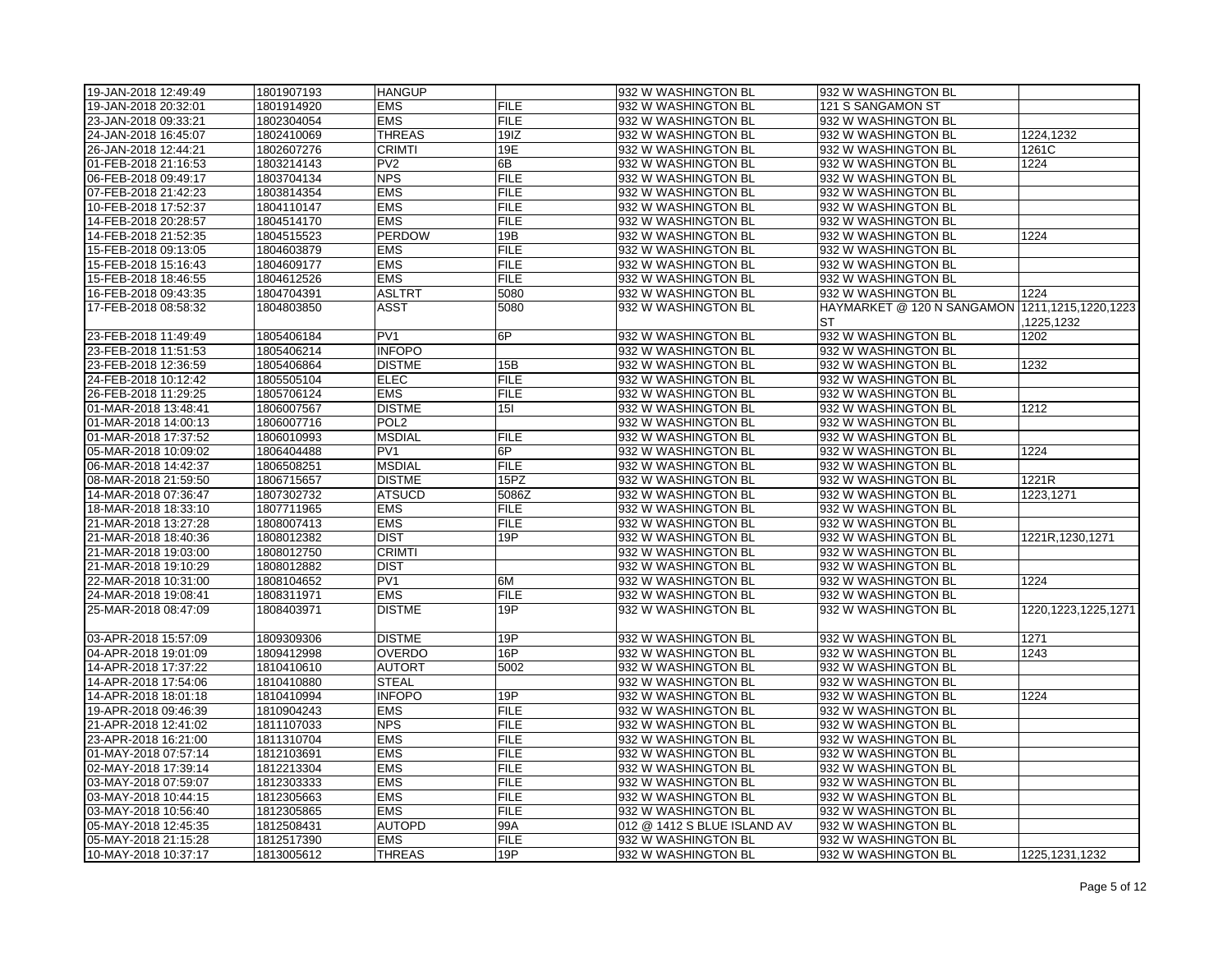| 14-MAY-2018 18:15:29 | 1813412402 | <b>BATRT</b>     | 19P         | 932 W WASHINGTON BL       | 932 W WASHINGTON BL  | 1223      |
|----------------------|------------|------------------|-------------|---------------------------|----------------------|-----------|
| 16-MAY-2018 14:43:32 | 1813608973 | <b>THREAS</b>    | 11IZ        | 932 W WASHINGTON BL       | 932 W WASHINGTON BL  | 1271      |
| 17-MAY-2018 08:30:41 | 1813703522 | <b>NPS</b>       | <b>FILE</b> | 932 W WASHINGTON BL       | 932 W WASHINGTON BL  |           |
| 17-MAY-2018 10:40:29 | 1813705225 | <b>EMS</b>       | <b>FILE</b> | 932 W WASHINGTON BL       | 932 W WASHINGTON BL  |           |
| 17-MAY-2018 10:43:08 | 1813705267 | <b>EMS</b>       | <b>FILE</b> | 932 W WASHINGTON BL       | 932 W WASHINGTON BL  |           |
| 17-MAY-2018 15:29:18 | 1813709746 | <b>EMS</b>       | <b>FILE</b> | 932 W WASHINGTON BL       | 932 W WASHINGTON BL  |           |
| 18-MAY-2018 18:32:34 | 1813813228 | <b>EMS</b>       | <b>FILE</b> | 932 W WASHINGTON BL       | 932 W WASHINGTON BL  |           |
| 18-MAY-2018 18:34:10 | 1813813260 | <b>NPS</b>       | <b>FILE</b> | 932 W WASHINGTON BL       | 932 W WASHINGTON BL  |           |
| 20-MAY-2018 18:48:17 | 1814012472 | <b>HANGUP</b>    | <b>FILE</b> | 932 W WASHINGTON BL       | 932 W WASHINGTON BL  |           |
| 24-MAY-2018 09:31:03 | 1814404477 | <b>THREAS</b>    | 6M,16P      | 932 W WASHINGTON BL       | 932 W WASHINGTON BL  | 1221,1223 |
| 26-MAY-2018 18:35:00 | 1814614514 | <b>ATSUCD</b>    | 19P         | 932 W WASHINGTON BL       | 932 W WASHINGTON BL  | 1271      |
| 29-MAY-2018 16:04:08 | 1814911368 | <b>CHECWB</b>    | 19P         | 932 W WASHINGTON BL       | 932 W WASHINGTON BL  | 1221      |
| 31-MAY-2018 13:58:40 | 1815109074 | <b>DISTME</b>    | 15IZ        | 932 W WASHINGTON BL       | 932 W WASHINGTON BL  | 1214,1232 |
| 31-MAY-2018 14:46:33 | 1815109896 | <b>DISTME</b>    | 15P         | 932 W WASHINGTON BL       | 932 W WASHINGTON BL  | 1223      |
| 09-JUN-2018 12:38:14 | 1816007393 | <b>ARP</b>       | <b>FILE</b> | 932 W WASHINGTON BL       | 932 W WASHINGTON BL  |           |
| 09-JUN-2018 13:41:17 | 1816008296 | <b>MISSPE</b>    | 6050        | 932 W WASHINGTON BL       | 932 W WASHINGTON BL  |           |
| 10-JUN-2018 11:34:17 | 1816106503 | <b>EMS</b>       | <b>FILE</b> | 932 W WASHINGTON BL       | 932 W WASHINGTON BL  |           |
| 11-JUN-2018 13:16:16 | 1816207783 | <b>EMS</b>       | <b>FILE</b> | 932 W WASHINGTON BL       | 932 W WASHINGTON BL  |           |
| 12-JUN-2018 14:25:32 | 1816308962 | <b>EMS</b>       | <b>FILE</b> | 932 W WASHINGTON BL       | 932 W WASHINGTON BL  |           |
| 18-JUN-2018 09:46:59 | 1816905697 | <b>EMS</b>       | <b>FILE</b> | 932 W WASHINGTON BL       | 200BLK S LA SALLE ST |           |
| 20-JUN-2018 08:57:45 | 1817104045 | <b>EMS</b>       | <b>FILE</b> | 932 W WASHINGTON BL       | 932 W WASHINGTON BL  |           |
| 20-JUN-2018 10:46:23 | 1817105638 | <b>TELHAR</b>    | 2825        | 932 W WASHINGTON BL       | 932 W WASHINGTON BL  |           |
| 21-JUN-2018 12:16:36 | 1817206408 | <b>DISTME</b>    | 15IZ        | 932 W WASHINGTON BL       | 932 W WASHINGTON BL  | 1232      |
| 22-JUN-2018 18:14:20 | 1817312487 | <b>EMS</b>       | <b>FILE</b> | 932 W WASHINGTON BL       | 932 W WASHINGTON BL  |           |
| 28-JUN-2018 11:01:25 | 1817906046 | <b>DISTME</b>    | 15IZ        | 932 W WASHINGTON BL       | 932 W WASHINGTON BL  | 1272      |
| 30-JUN-2018 11:08:01 | 1818107216 | <b>NPS</b>       |             | 932 W WASHINGTON BL       | 932 W WASHINGTON BL  |           |
| 03-JUL-2018 12:38:01 | 1818408028 | <b>DIST</b>      | 19P         | 932 W WASHINGTON BL       | 932 W WASHINGTON BL  | 1225      |
| 03-JUL-2018 12:46:33 | 1818408228 | <b>DIST</b>      |             | 932 W WASHINGTON BL       | 932 W WASHINGTON BL  |           |
| 03-JUL-2018 13:02:45 | 1818408510 | <b>EMS</b>       | <b>FILE</b> | 932 W WASHINGTON BL       | 932 W WASHINGTON BL  |           |
| 04-JUL-2018 12:35:44 | 1818508485 | <b>EMS</b>       | <b>FILE</b> | 932 W WASHINGTON BL       | 932 W WASHINGTON BL  |           |
| 04-JUL-2018 23:19:42 | 1818520703 | <b>AUTOPD</b>    | 18B         | 932 W WASHINGTON BL       | 932 W WASHINGTON BL  | 1221R     |
| 04-JUL-2018 23:55:59 | 1818521500 | <b>INFOPO</b>    |             | 932 W WASHINGTON BL       | 932 W WASHINGTON BL  |           |
| 06-JUL-2018 08:39:12 | 1818704280 | <b>AUTOPD</b>    | 99A         | 015 @ 5701 W MADISON ST   | 932 W WASHINGTON BL  |           |
| 21-JUL-2018 11:48:41 | 1820206317 | <b>EMS</b>       | <b>FILE</b> | 932 W WASHINGTON BL       | 932 W WASHINGTON BL  |           |
| 25-JUL-2018 18:00:29 | 1820613125 | <b>EMS</b>       | <b>FILE</b> | 932 W WASHINGTON BL       | 932 W WASHINGTON BL  |           |
| 26-JUL-2018 19:52:46 | 1820714779 | <b>THREAS</b>    | 5079Z       | 932 W WASHINGTON BL       | 932 W WASHINGTON BL  | 1220,1223 |
| 29-JUL-2018 07:21:58 | 1821004603 | PV <sub>1</sub>  | 19P         | 932 W WASHINGTON BL       | 932 W WASHINGTON BL  | 1224      |
| 04-AUG-2018 05:11:38 | 1821603360 | <b>AUTOPD</b>    | 99A         | 932 W WASHINGTON BL       | 932 W WASHINGTON BL  | 1224R     |
| 11-AUG-2018 17:51:37 | 1822312675 | <b>EMS</b>       | <b>FILE</b> | 932 W WASHINGTON BL       | 932 W WASHINGTON BL  |           |
| 13-AUG-2018 18:25:33 | 1822513606 | <b>EMS</b>       | <b>FILE</b> | 932 W WASHINGTON BL       | 932 W WASHINGTON BL  |           |
| 16-AUG-2018 11:43:35 | 1822806604 | <b>EMS</b>       | <b>FILE</b> | 932 W WASHINGTON BL       | 932 W WASHINGTON BL  |           |
| 17-AUG-2018 13:38:22 | 1822908590 | <b>THREAS</b>    | 16B         | 932 W WASHINGTON BL       | 932 W WASHINGTON BL  | 1232      |
| 19-AUG-2018 14:36:27 | 1823109480 | <b>DISTME</b>    | 5079Z       | 932 W WASHINGTON BL       | 932 W WASHINGTON BL  | 1225      |
| 19-AUG-2018 14:37:06 | 1823109487 | POL <sub>2</sub> |             | 932 W WASHINGTON BL       | 932 W WASHINGTON BL  |           |
| 21-AUG-2018 10:43:14 | 1823305369 | <b>EMS</b>       | <b>FILE</b> | 932 W WASHINGTON BL       | 932 W WASHINGTON BL  |           |
| 23-AUG-2018 17:27:25 | 1823511892 | <b>EMS</b>       | <b>FILE</b> | 932 W WASHINGTON BL       | 932 W WASHINGTON BL  |           |
| 23-AUG-2018 17:56:14 | 1823512409 | <b>EMS</b>       | <b>FILE</b> | 932 W WASHINGTON BL       | 932 W WASHINGTON BL  |           |
| 27-AUG-2018 11:57:01 | 1823906983 | <b>EMS</b>       | <b>FILE</b> | 932 W WASHINGTON BL       | 932 W WASHINGTON BL  |           |
| 31-AUG-2018 12:20:37 | 1824307691 | <b>MISSPE</b>    | 6050        | 016 @ 5151 N MILWAUKEE AV | 932 W WASHINGTON BL  |           |
| 31-AUG-2018 17:21:45 | 1824313081 | <b>NPS</b>       | <b>FILE</b> | 932 W WASHINGTON BL       | 932 W WASHINGTON BL  |           |
| 01-SEP-2018 14:39:50 | 1824410268 | PV <sub>2</sub>  | 19B         | 932 W WASHINGTON BL       | 932 W WASHINGTON BL  | 1283D     |
| 04-SEP-2018 08:32:01 | 1824703860 | <b>EMS</b>       | <b>FILE</b> | 932 W WASHINGTON BL       | 932 W WASHINGTON BL  |           |
| 07-SEP-2018 17:37:55 | 1825011820 | <b>EMS</b>       | <b>FILE</b> | 932 W WASHINGTON BL       | 932 W WASHINGTON BL  |           |
| 07-SEP-2018 18:02:10 | 1825012248 | <b>NPS</b>       | <b>FILE</b> | 932 W WASHINGTON BL       | 932 W WASHINGTON BL  |           |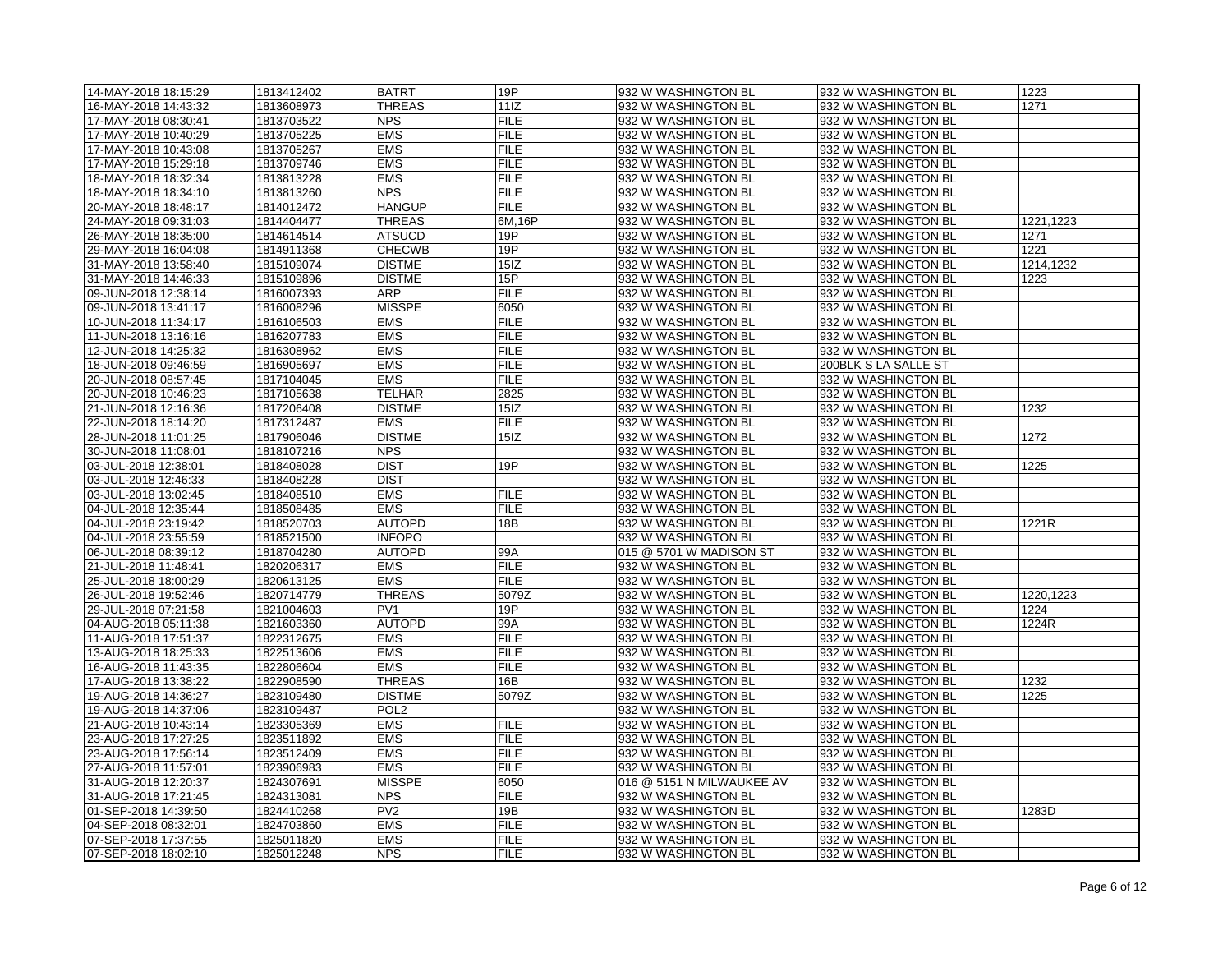| 10-SEP-2018 19:28:39 | 1825313498 | <b>NPS</b>    | <b>FILE</b> | 932 W WASHINGTON BL       | 932 W WASHINGTON BL |                |
|----------------------|------------|---------------|-------------|---------------------------|---------------------|----------------|
| 14-SEP-2018 12:29:26 | 1825707293 | <b>MISSPE</b> | 6050        | 016 @ 5151 N MILWAUKEE AV | 932 W WASHINGTON BL |                |
| 16-SEP-2018 08:33:58 | 1825905272 | <b>EMS</b>    | <b>FILE</b> | 932 W WASHINGTON BL       | 932 W WASHINGTON BL |                |
| 19-SEP-2018 20:39:18 | 1826215318 | <b>EMS</b>    | <b>FILE</b> | 932 W WASHINGTON BL       | 932 W WASHINGTON BL |                |
| 20-SEP-2018 10:27:25 | 1826305351 | <b>EMS</b>    | <b>FILE</b> | 932 W WASHINGTON BL       | 932 W WASHINGTON BL |                |
| 25-SEP-2018 22:07:40 | 1826816602 | <b>EMS</b>    | 9P          | 932 W WASHINGTON BL       | 932 W WASHINGTON BL | 1231R          |
| 28-SEP-2018 09:19:38 | 1827104364 | <b>EMS</b>    | <b>FILE</b> | 932 W WASHINGTON BL       | 932 W WASHINGTON BL |                |
| 02-OCT-2018 19:52:40 | 1827514204 | <b>EMS</b>    | <b>FILE</b> | 932 W WASHINGTON BL       | 932 W WASHINGTON BL |                |
| 03-OCT-2018 19:22:56 | 1827613851 | <b>EMS</b>    | <b>FILE</b> | 932 W WASHINGTON BL       | 932 W WASHINGTON BL |                |
| 03-OCT-2018 19:23:38 | 1827613866 | <b>EMS</b>    | <b>FILE</b> | 932 W WASHINGTON BL       | 932 W WASHINGTON BL |                |
| 03-OCT-2018 21:38:07 | 1827616220 | <b>EMS</b>    | <b>FILE</b> | 932 W WASHINGTON BL       | 932 W WASHINGTON BL |                |
| 07-OCT-2018 15:03:00 | 1828010120 | <b>EMS</b>    | <b>FILE</b> | 932 W WASHINGTON BL       | 932 W WASHINGTON BL |                |
| 07-OCT-2018 15:04:57 | 1828010144 | <b>DISTME</b> | 15PZ        | 932 W WASHINGTON BL       | 932 W WASHINGTON BL | 1211           |
| 08-OCT-2018 16:16:52 | 1828111409 | <b>HANGUP</b> | <b>FILE</b> | 932 W WASHINGTON BL       | 932 W WASHINGTON BL |                |
| 09-OCT-2018 20:14:31 | 1828215736 | <b>ATSUCD</b> | 19A         | 932 W WASHINGTON BL       | 932 W WASHINGTON BL | 1224.1232      |
| 23-OCT-2018 21:36:43 | 1829616070 | <b>EMS</b>    | <b>FILE</b> | 932 W WASHINGTON BL       | 932 W WASHINGTON BL |                |
| 24-OCT-2018 13:00:51 | 1829707608 | <b>ATSUCD</b> | 16P         | 932 W WASHINGTON BL       | 932 W WASHINGTON BL | 1215,1231      |
| 26-OCT-2018 16:31:29 | 1829910630 | <b>EMS</b>    | <b>FILE</b> | 932 W WASHINGTON BL       | 932 W WASHINGTON BL |                |
| 27-OCT-2018 09:00:37 | 1830004725 | <b>EMS</b>    | <b>FILE</b> | 932 W WASHINGTON BL       | 932 W WASHINGTON BL |                |
| 29-OCT-2018 16:23:42 | 1830210422 | <b>THREAS</b> | 7IZ         | 932 W WASHINGTON BL       | 932 W WASHINGTON BL | 1210,1220,1224 |
| 30-OCT-2018 12:16:47 | 1830307208 | <b>EMS</b>    | <b>FILE</b> | 932 W WASHINGTON BL       | 932 W WASHINGTON BL |                |
| 30-OCT-2018 12:20:22 | 1830307266 | <b>EMS</b>    | <b>FILE</b> | 932 W WASHINGTON BL       | 932 W WASHINGTON BL |                |
| 30-OCT-2018 12:26:43 | 1830307386 | <b>EMS</b>    | <b>FILE</b> | 932 W WASHINGTON BL       | 932 W WASHINGTON BL |                |
| 31-OCT-2018 14:05:07 | 1830408522 | <b>THREAS</b> | 19P         | 932 W WASHINGTON BL       | 932 W WASHINGTON BL | 1214,1220,1222 |
| 31-OCT-2018 18:48:02 | 1830413049 | <b>EMS</b>    | <b>FILE</b> | 932 W WASHINGTON BL       | 932 W WASHINGTON BL |                |
| 01-NOV-2018 11:34:53 | 1830506655 | <b>EMS</b>    | <b>FILE</b> | 932 W WASHINGTON BL       | 932 W WASHINGTON BL |                |
| 05-NOV-2018 21:03:56 | 1830915431 | <b>EMS</b>    | <b>FILE</b> | 932 W WASHINGTON BL       | 932 W WASHINGTON BL |                |
| 06-NOV-2018 10:08:52 | 1831005179 | <b>EMS</b>    | <b>FILE</b> | 932 W WASHINGTON BL       | 932 W WASHINGTON BL |                |
| 06-NOV-2018 10:26:54 | 1831005472 | <b>CHECWB</b> | 19P         | 932 W WASHINGTON BL       | 932 W WASHINGTON BL | 1221           |
| 07-NOV-2018 13:37:48 | 1831107885 | <b>EMS</b>    | <b>FILE</b> | 932 W WASHINGTON BL       | 932 W WASHINGTON BL |                |
| 07-NOV-2018 13:44:08 | 1831107981 | <b>NPS</b>    | <b>FILE</b> | 932 W WASHINGTON BL       | 932 W WASHINGTON BL |                |
| 09-NOV-2018 14:18:33 | 1831308688 | <b>EMS</b>    | <b>FILE</b> | 932 W WASHINGTON BL       | 932 W WASHINGTON BL |                |
| 12-NOV-2018 18:03:33 | 1831611915 | <b>ASLTJO</b> |             | 932 W WASHINGTON BL       | 932 W WASHINGTON BL |                |
| 13-NOV-2018 10:11:40 | 1831704620 | <b>EMS</b>    | <b>FILE</b> | 932 W WASHINGTON BL       | 932 W WASHINGTON BL |                |
| 14-NOV-2018 15:51:56 | 1831810023 | <b>EMS</b>    | <b>FILE</b> | 932 W WASHINGTON BL       | 932 W WASHINGTON BL |                |
| 18-NOV-2018 08:53:24 | 1832204771 | <b>EMS</b>    | <b>FILE</b> | 932 W WASHINGTON BL       | 932 W WASHINGTON BL |                |
| 21-NOV-2018 09:32:32 | 1832503988 | <b>DD</b>     | 1P          | 932 W WASHINGTON BL       | 932 W WASHINGTON BL | 1224,1225      |
| 25-NOV-2018 15:55:36 | 1832909080 | <b>CELLHU</b> | <b>FILE</b> | 932 W WASHINGTON BL       | 932 W WASHINGTON BL |                |
| 26-NOV-2018 16:23:40 | 1833010158 | <b>EMS</b>    | <b>FILE</b> | 932 W WASHINGTON BL       | 932 W WASHINGTON BL |                |
| 27-NOV-2018 10:38:58 | 1833104932 | <b>EMS</b>    | <b>FILE</b> | 932 W WASHINGTON BL       | 932 W WASHINGTON BL |                |
| 27-NOV-2018 22:26:39 | 1833115693 | <b>EMS</b>    | <b>FILE</b> | 932 W WASHINGTON BL       | 932 W WASHINGTON BL |                |
| 27-NOV-2018 22:26:59 | 1833115697 | <b>EMS</b>    | <b>FILE</b> | 932 W WASHINGTON BL       | 932 W WASHINGTON BL |                |
| 02-DEC-2018 17:00:58 | 1833610456 | <b>EMS</b>    | <b>FILE</b> | 932 W WASHINGTON BL       | 932 W WASHINGTON BL |                |
| 02-DEC-2018 17:06:11 | 1833610541 | <b>EMS</b>    | <b>FILE</b> | 932 W WASHINGTON BL       | 932 W WASHINGTON BL |                |
| 06-DEC-2018 12:55:15 | 1834007003 | <b>THREAS</b> | 71          | 932 W WASHINGTON BL       | 932 W WASHINGTON BL | 1213,1215,1220 |
| 06-DEC-2018 15:55:48 | 1834009513 | <b>EMS</b>    | <b>FILE</b> | 932 W WASHINGTON BL       | 932 W WASHINGTON BL |                |
| 07-DEC-2018 08:54:37 | 1834103650 | <b>EMS</b>    | 5089        | 932 W WASHINGTON BL       | 932 W WASHINGTON BL | 1225           |
| 10-DEC-2018 13:11:15 | 1834407177 | <b>EMS</b>    | <b>FILE</b> | 932 W WASHINGTON BL       | 932 W WASHINGTON BL |                |
| 11-DEC-2018 13:48:38 | 1834507882 | <b>EMS</b>    | <b>FILE</b> | 932 W WASHINGTON BL       | 932 W WASHINGTON BL |                |
| 11-DEC-2018 13:54:39 | 1834507976 | <b>EMS</b>    | <b>FILE</b> | 932 W WASHINGTON BL       | 932 W WASHINGTON BL |                |
| 11-DEC-2018 14:53:00 | 1834508795 | <b>EMS</b>    | <b>FILE</b> | 932 W WASHINGTON BL       | 932 W WASHINGTON BL |                |
| 15-DEC-2018 16:51:31 | 1834911026 | <b>PERHLP</b> | 19A         | 932 W WASHINGTON BL       | 932 W WASHINGTON BL | 1224,1232      |
| 16-DEC-2018 07:02:26 | 1835004035 | <b>EMS</b>    | <b>FILE</b> | 932 W WASHINGTON BL       | 932 W WASHINGTON BL |                |
| 16-DEC-2018 07:07:37 | 1835004077 | <b>EMS</b>    | <b>FILE</b> | 932 W WASHINGTON BL       | 932 W WASHINGTON BL |                |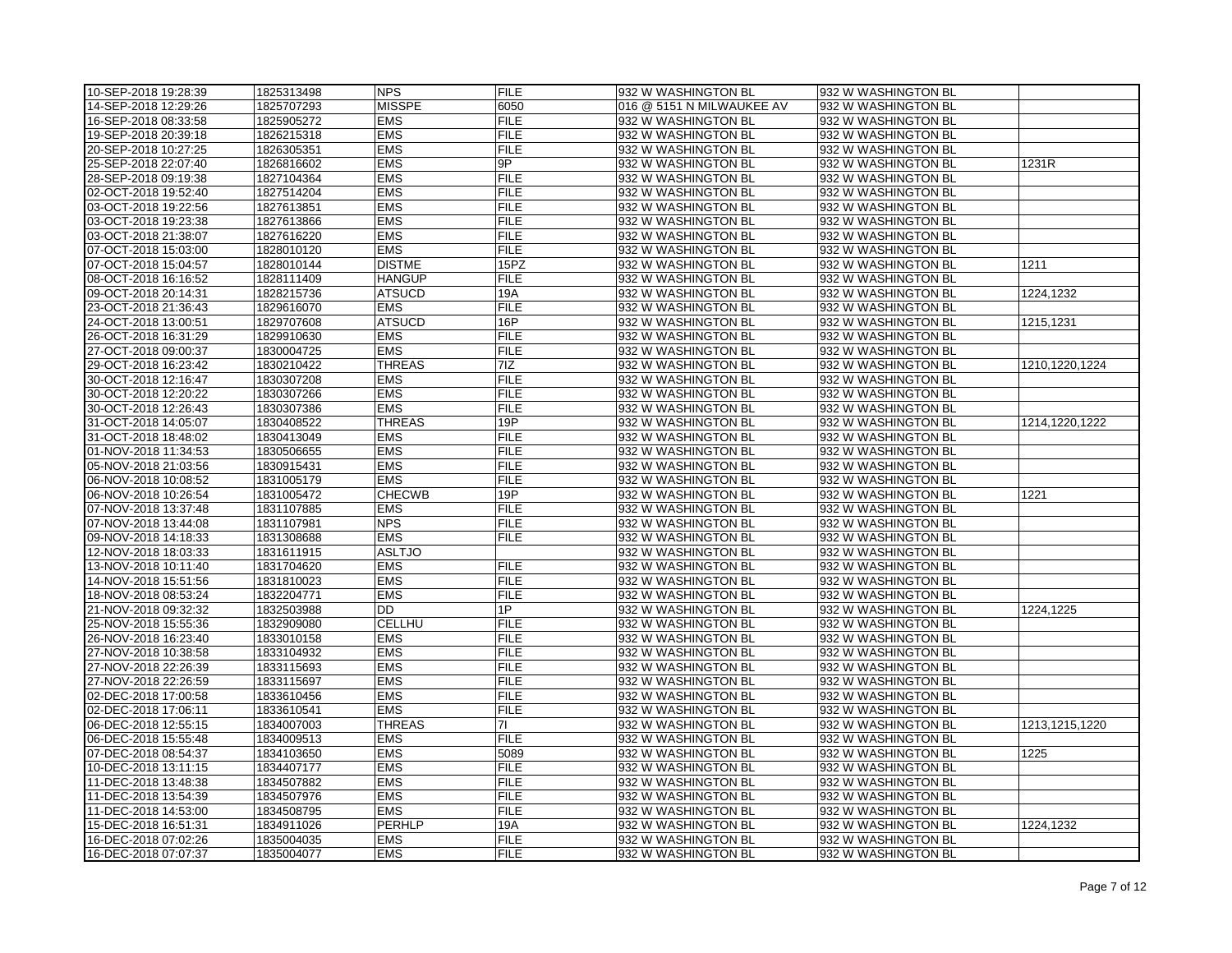| 17-DEC-2018 11:15:03 | 1835105546 | <b>NPS</b>      | <b>FILE</b> | 932 W WASHINGTON BL         | 932 W WASHINGTON BL     |                |
|----------------------|------------|-----------------|-------------|-----------------------------|-------------------------|----------------|
| 19-DEC-2018 08:53:30 | 1835303453 | <b>ARP</b>      | <b>FILE</b> | 932 W WASHINGTON BL         | 932 W WASHINGTON BL     |                |
| 23-DEC-2018 12:43:06 | 1835706679 | <b>EMS</b>      | <b>FILE</b> | 932 W WASHINGTON BL         | 932 W WASHINGTON BL     |                |
| 23-DEC-2018 12:49:39 | 1835706769 | <b>EMS</b>      | <b>FILE</b> | 932 W WASHINGTON BL         | 932 W WASHINGTON BL     |                |
| 01-JAN-2019 11:32:31 | 1900108568 | <b>EMS</b>      | <b>FILE</b> | 932 W WASHINGTON BL         | 932 W WASHINGTON BL     |                |
| 03-JAN-2019 07:38:40 | 1900302740 | <b>EMS</b>      | <b>FILE</b> | 932 W WASHINGTON BL         | 932 W WASHINGTON BL     |                |
| 03-JAN-2019 10:54:02 | 1900304923 | <b>EMS</b>      | <b>FILE</b> | 932 W WASHINGTON BL         | 932 W WASHINGTON BL     |                |
| 06-JAN-2019 07:58:50 | 1900604080 | <b>EMS</b>      | <b>FILE</b> | 932 W WASHINGTON BL         | 932 W WASHINGTON BL     |                |
| 08-JAN-2019 08:15:27 | 1900803211 | <b>EMS</b>      | <b>FILE</b> | 932 W WASHINGTON BL         | 932 W WASHINGTON BL     |                |
| 11-JAN-2019 11:28:32 | 1901106085 | <b>EMS</b>      | <b>FILE</b> | 932 W WASHINGTON BL         | 932 W WASHINGTON BL     |                |
| 16-JAN-2019 19:12:13 | 1901612889 | <b>EMS</b>      | <b>FILE</b> | 932 W WASHINGTON BL         | 932 W WASHINGTON BL     |                |
| 16-JAN-2019 19:20:05 | 1901613028 | <b>NPS</b>      | <b>FILE</b> | 932 W WASHINGTON BL         | 932 W WASHINGTON BL     |                |
| 17-JAN-2019 21:19:29 | 1901715230 | <b>OVERDO</b>   | 15P         | 932 W WASHINGTON BL         | 932 W WASHINGTON BL     | 1222           |
| 21-JAN-2019 02:34:29 | 1902101174 | <b>ASSTC</b>    | 19P         | 932 W WASHINGTON BL         | 932 W WASHINGTON BL     | 1224R          |
|                      |            | <b>EMS</b>      | <b>FILE</b> |                             |                         |                |
| 23-JAN-2019 13:05:38 | 1902306946 |                 |             | 932 W WASHINGTON BL         | 932 W WASHINGTON BL     |                |
| 24-JAN-2019 02:47:22 | 1902401223 | <b>EMS</b>      | <b>FILE</b> | 932 W WASHINGTON BL         | 932 W WASHINGTON BL     |                |
| 24-JAN-2019 13:23:00 | 1902407562 | <b>EMS</b>      | <b>FILE</b> | 932 W WASHINGTON BL         | 932 W WASHINGTON BL     |                |
| 29-JAN-2019 11:29:09 | 1902905538 | <b>DISTME</b>   | 19P         | 932 W WASHINGTON BL         | 932 W WASHINGTON BL     | 1224,1251      |
| 01-FEB-2019 11:33:19 | 1903206181 | <b>DISTME</b>   | 19B         | 932 W WASHINGTON BL         | 932 W WASHINGTON BL     | 1243           |
| 02-FEB-2019 21:12:22 | 1903316243 | <b>THREAS</b>   | 19P         | 932 W WASHINGTON BL         | 932 W WASHINGTON BL     | 1224           |
| 05-FEB-2019 11:10:26 | 1903605792 | <b>EMS</b>      | <b>FILE</b> | 932 W WASHINGTON BL         | 932 W WASHINGTON BL     |                |
| 06-FEB-2019 13:46:50 | 1903707853 | <b>CELLHU</b>   | <b>FILE</b> | 932 W WASHINGTON BL         | 932 W WASHINGTON BL     |                |
| 06-FEB-2019 13:49:50 | 1903707893 | <b>EMS</b>      | <b>FILE</b> | 932 W WASHINGTON BL         | 932 W WASHINGTON BL     |                |
| 07-FEB-2019 10:18:25 | 1903804789 | <b>DISTME</b>   | 15P         | 932 W WASHINGTON BL         | 932 W WASHINGTON BL     | 1224,1225,1231 |
| 11-FEB-2019 17:35:14 | 1904211388 | <b>BATRT</b>    | 0460        | 932 W WASHINGTON BL         | 932 W WASHINGTON BL     |                |
| 13-FEB-2019 11:47:36 | 1904406037 | <b>EMS</b>      | <b>FILE</b> | 932 W WASHINGTON BL         | 932 W WASHINGTON BL     |                |
| 14-FEB-2019 11:25:05 | 1904505796 | <b>EMS</b>      | <b>FILE</b> | 932 W WASHINGTON BL         | 932 W WASHINGTON BL     |                |
| 15-FEB-2019 15:07:18 | 1904609520 | <b>EMS</b>      | <b>FILE</b> | 932 W WASHINGTON BL         | 932 W WASHINGTON BL     |                |
| 17-FEB-2019 16:43:58 | 1904810341 | PV <sub>2</sub> | 6M          | 932 W WASHINGTON BL         | 932 W WASHINGTON BL     | 1224           |
| 18-FEB-2019 07:01:08 | 1904902752 | <b>DIST</b>     | 19P         | 932 W WASHINGTON BL         | 932 W WASHINGTON BL     | 1223           |
| 18-FEB-2019 20:36:52 | 1904914843 | <b>ASLTIP</b>   | 5B          | 932 W WASHINGTON BL         | 932 W WASHINGTON BL     | 1231           |
| 20-FEB-2019 07:26:46 | 1905102443 | <b>EMS</b>      | <b>FILE</b> | 932 W WASHINGTON BL         | 932 W WASHINGTON BL     |                |
| 20-FEB-2019 19:43:31 | 1905113443 | <b>THEFTJ</b>   | 19B         | 932 W WASHINGTON BL         | 932 W WASHINGTON BL     | 1224           |
| 20-FEB-2019 20:16:01 | 1905113964 | <b>NPS</b>      | <b>FILE</b> | 932 W WASHINGTON BL         | 932 W WASHINGTON BL     |                |
| 20-FEB-2019 20:33:02 | 1905114220 | <b>DIST</b>     | 19H         | 932 W WASHINGTON BL         | 932 W WASHINGTON BL     | 1224           |
| 20-FEB-2019 20:52:58 | 1905114480 | <b>ASSTC</b>    |             | 932 W WASHINGTON BL         | 932 W WASHINGTON BL     |                |
| 20-FEB-2019 21:03:34 | 1905114633 | <b>ASSTC</b>    |             | 932 W WASHINGTON BL         | 932 W WASHINGTON BL     |                |
| 21-FEB-2019 14:52:33 | 1905209166 | <b>EMS</b>      | <b>FILE</b> | 932 W WASHINGTON BL         | 932 W WASHINGTON BL     |                |
| 22-FEB-2019 11:38:02 | 1905306188 | <b>EMS</b>      | <b>FILE</b> | 932 W WASHINGTON BL         | 932 W WASHINGTON BL     |                |
| 22-FEB-2019 14:38:22 | 1905309235 | <b>EMS</b>      | <b>FILE</b> | 932 W WASHINGTON BL         | 932 W WASHINGTON BL     |                |
| 23-FEB-2019 12:34:50 | 1905407160 | <b>EMS</b>      | <b>FILE</b> | 932 W WASHINGTON BL         | 932 W WASHINGTON BL     |                |
| 25-FEB-2019 11:32:48 | 1905605809 | <b>EMS</b>      | <b>FILE</b> | 932 W WASHINGTON BL         | 932-957 W WASHINGTON BL |                |
| 25-FEB-2019 11:41:53 | 1905605945 | <b>EMS</b>      | <b>FILE</b> | 932 W WASHINGTON BL         | 932 W WASHINGTON BL     |                |
| 26-FEB-2019 16:05:07 | 1905710623 | <b>THREAS</b>   | 19P         | 932 W WASHINGTON BL         | 932 W WASHINGTON BL     | 1224,1233      |
| 26-FEB-2019 17:21:41 | 1905711955 | <b>EMS</b>      | <b>FILE</b> | 932 W WASHINGTON BL         | 932 W WASHINGTON BL     |                |
| 27-FEB-2019 13:14:19 | 1905806946 | <b>EMS</b>      | <b>FILE</b> | 932 W WASHINGTON BL         | 932 W WASHINGTON BL     |                |
| 27-FEB-2019 13:22:15 | 1905807049 | <b>EMS</b>      | <b>FILE</b> | 932 W WASHINGTON BL         | 932 W WASHINGTON BL     |                |
| 03-MAR-2019 11:03:18 | 1906206034 | <b>EMS</b>      | <b>FILE</b> | 932 W WASHINGTON BL         | 932 W WASHINGTON BL     |                |
| 05-MAR-2019 10:46:01 | 1906405216 | <b>THREAS</b>   | 19IZ        | 932 W WASHINGTON BL         | 932 W WASHINGTON BL     | 1225           |
| 08-MAR-2019 10:19:23 | 1906705187 | <b>EMS</b>      | <b>FILE</b> | 932 W WASHINGTON BL         | 932 W WASHINGTON BL     |                |
| 12-MAR-2019 13:53:57 | 1907108516 | <b>EMS</b>      | <b>FILE</b> | 932 W WASHINGTON BL         | 932 W WASHINGTON BL     |                |
| 12-MAR-2019 17:15:42 | 1907111826 | <b>THREAS</b>   | 15P         | 932 W WASHINGTON BL         | 932 W WASHINGTON BL     | 1220,1224      |
| 14-MAR-2019 12:37:47 | 1907307439 | <b>AUTOPD</b>   | 99A         | 1412 S BLUE ISLAND AV (012) | 932 W WASHINGTON BL     |                |
|                      |            | <b>DISTME</b>   | 19P         |                             |                         |                |
| 15-MAR-2019 09:52:25 | 1907405017 |                 |             | 932 W WASHINGTON BL         | 932 W WASHINGTON BL     | 1222,1225      |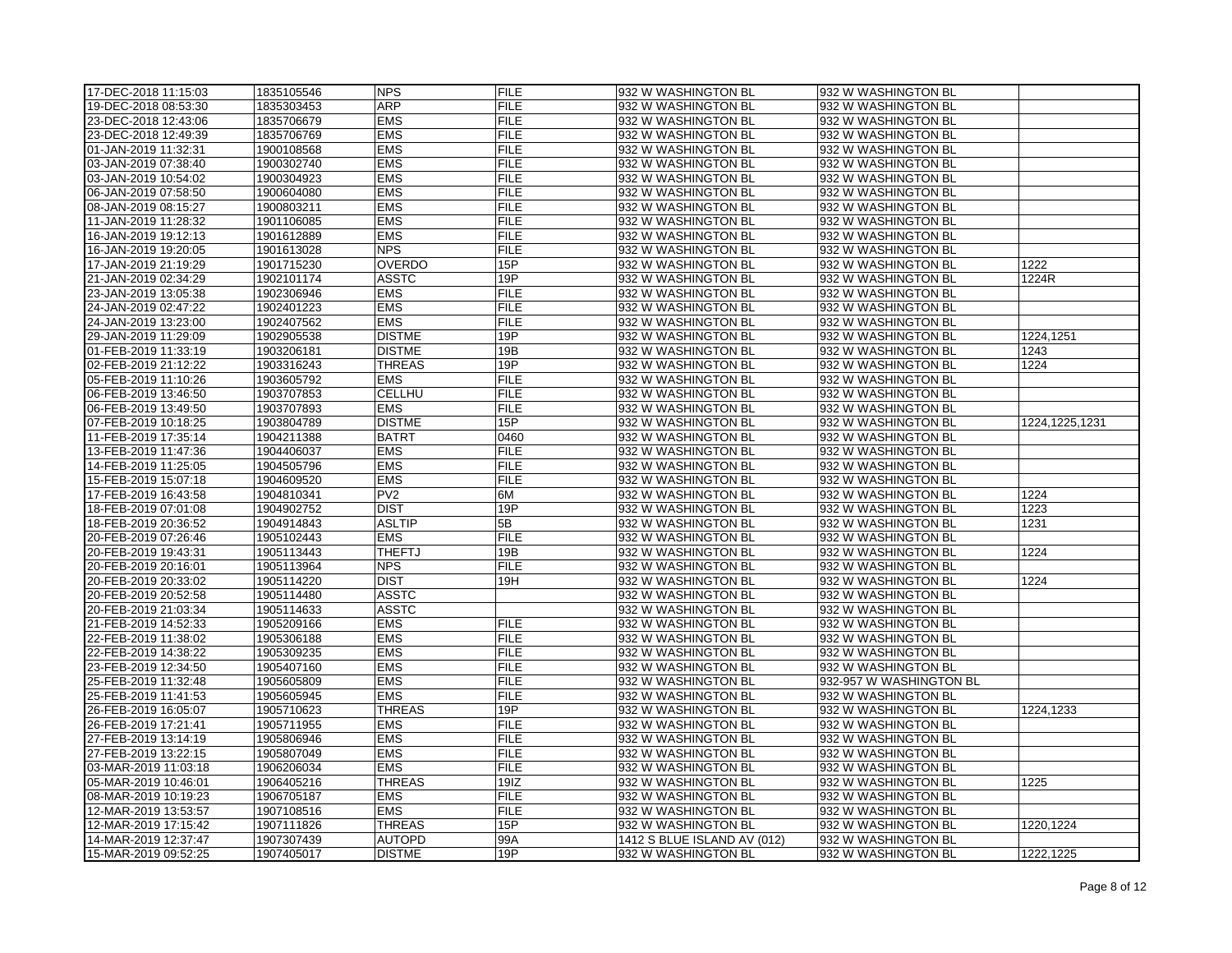| 18-MAR-2019 13:39:08 | 1907708190 | <b>EMS</b>       | <b>FILE</b>        | 932 W WASHINGTON BL | 932 W WASHINGTON BL                           |                     |
|----------------------|------------|------------------|--------------------|---------------------|-----------------------------------------------|---------------------|
| 19-MAR-2019 12:53:10 | 1907807747 | <b>DISTME</b>    | 19P                | 932 W WASHINGTON BL | 932 W WASHINGTON BL                           | 1212,1220,1224      |
| 19-MAR-2019 13:07:22 | 1907807960 | POL <sub>2</sub> |                    | 932 W WASHINGTON BL | 932 W WASHINGTON BL                           |                     |
| 22-MAR-2019 18:26:52 | 1908113048 | <b>ASLTJO</b>    |                    | 932 W WASHINGTON BL | 932 W WASHINGTON BL                           |                     |
| 23-MAR-2019 08:24:51 | 1908204185 | <b>ASLTIP</b>    | 19P                | 932 W WASHINGTON BL | 932 W WASHINGTON BL                           | 1224                |
| 23-MAR-2019 08:34:47 | 1908204286 | <b>ASLTIP</b>    |                    | 932 W WASHINGTON BL | 932 W WASHINGTON BL                           |                     |
|                      |            |                  |                    |                     |                                               |                     |
| 25-MAR-2019 15:12:28 | 1908409957 | <b>EMS</b>       | 19P                | 932 W WASHINGTON BL | 932 W WASHINGTON BL                           | 1201                |
| 25-MAR-2019 16:55:48 | 1908411751 | <b>DISTME</b>    | 5079Z              | 932 W WASHINGTON BL | 932 W WASHINGTON BL                           | 1224, 1245, 1271    |
| 28-MAR-2019 15:26:36 | 1908710144 | <b>THREAS</b>    | 19PZ               | 932 W WASHINGTON BL | 932 W WASHINGTON BL                           | 1271                |
| 29-MAR-2019 10:48:34 | 1908805775 | <b>EMS</b>       | <b>FILE</b>        | 932 W WASHINGTON BL | 932 W WASHINGTON BL                           |                     |
| 30-MAR-2019 13:44:31 | 1908908215 | <b>DISTME</b>    | 15P                | 932 W WASHINGTON BL | 932 W WASHINGTON BL                           | 1223                |
| 30-MAR-2019 14:44:58 | 1908909180 | <b>DISTME</b>    |                    | 932 W WASHINGTON BL | 932 W WASHINGTON BL                           |                     |
| 05-APR-2019 14:31:15 | 1909509040 | <b>EMS</b>       | FILE               | 932 W WASHINGTON BL | 932 W WASHINGTON BL                           |                     |
| 06-APR-2019 13:16:53 | 1909608726 | <b>CRIMTI</b>    | 5P                 | 932 W WASHINGTON BL | 932 W WASHINGTON BL                           | 1224,1232           |
| 07-APR-2019 10:18:54 | 1909705751 | <b>EMS</b>       | <b>FILE</b>        | 932 W WASHINGTON BL | 932 W WASHINGTON BL                           |                     |
| 08-APR-2019 17:27:03 | 1909812859 | <b>EMS</b>       | <b>FILE</b>        | 932 W WASHINGTON BL | 932 W WASHINGTON BL                           |                     |
| 11-APR-2019 10:21:54 | 1910105381 | <b>THREAS</b>    | 19PZ               | 932 W WASHINGTON BL | HAYMARKET @ 120 N SANGAMON   1220, 1222, 1223 |                     |
|                      |            |                  |                    |                     | <b>ST</b>                                     |                     |
| 13-APR-2019 09:51:45 | 1910305444 | <b>THREAS</b>    | 15P                | 932 W WASHINGTON BL | 932 W WASHINGTON BL                           | 1224,1225           |
| 14-APR-2019 11:33:39 | 1910406579 | <b>EMS</b>       | <b>FILE</b>        | 932 W WASHINGTON BL | 932 W WASHINGTON BL                           |                     |
| 17-APR-2019 15:43:07 | 1910710025 | <b>EMS</b>       | <b>FILE</b>        | 932 W WASHINGTON BL | 932 W WASHINGTON BL                           |                     |
| 19-APR-2019 08:42:09 | 1910903827 | <b>EMS</b>       | <b>FILE</b>        | 932 W WASHINGTON BL | 932 W WASHINGTON BL                           |                     |
| 25-APR-2019 14:12:40 | 1911509065 | <b>THREAS</b>    | 7PZ                | 932 W WASHINGTON BL | 932 W WASHINGTON BL                           | 1214,1220,1222,1224 |
|                      |            |                  |                    |                     |                                               |                     |
| 25-APR-2019 16:05:18 | 1911511090 | <b>EMS</b>       | <b>FILE</b>        | 932 W WASHINGTON BL | 932 W WASHINGTON BL                           |                     |
| 27-APR-2019 15:17:28 | 1911709688 | <b>EMS</b>       | <b>FILE</b>        | 932 W WASHINGTON BL | 932 W WASHINGTON BL                           |                     |
| 27-APR-2019 20:33:49 | 1911714324 | <b>EMS</b>       | <b>FILE</b>        | 932 W WASHINGTON BL | 932 W WASHINGTON BL                           |                     |
| 27-APR-2019 20:35:39 | 1911714351 | <b>THREAS</b>    | 19PZ               | 932 W WASHINGTON BL | 932 W WASHINGTON BL                           | 1214                |
| 27-APR-2019 20:38:53 | 1911714391 | <b>ATSUCD</b>    |                    | 932 W WASHINGTON BL | 932 W WASHINGTON BL                           |                     |
| 27-APR-2019 20:49:41 | 1911714544 | POL <sub>2</sub> |                    | 932 W WASHINGTON BL | 932 W WASHINGTON BL                           |                     |
| 28-APR-2019 07:03:35 | 1911803257 | <b>EMS</b>       | <b>FILE</b>        | 932 W WASHINGTON BL | 932 W WASHINGTON BL                           |                     |
| 29-APR-2019 18:33:45 | 1911912650 | <b>EMS</b>       | <b>FILE</b>        | 932 W WASHINGTON BL | 932 W WASHINGTON BL                           |                     |
| 30-APR-2019 13:26:21 | 1912007544 | <b>EMS</b>       | <b>FILE</b>        | 932 W WASHINGTON BL | 932 W WASHINGTON BL                           |                     |
| 30-APR-2019 15:25:06 | 1912009193 | <b>EMS</b>       | FILE               | 932 W WASHINGTON BL | 932 W WASHINGTON BL                           |                     |
| 02-MAY-2019 08:20:53 | 1912203508 | <b>ASLTIP</b>    | 19PZ               | 932 W WASHINGTON BL | 932 W WASHINGTON BL                           | 1221, 1223, 1225    |
| 03-MAY-2019 09:25:27 | 1912304559 | <b>EMS</b>       | <b>FILE</b>        | 932 W WASHINGTON BL | 932 W WASHINGTON BL                           |                     |
| 05-MAY-2019 19:37:11 | 1912513943 | <b>THREAS</b>    | 15IZ               | 932 W WASHINGTON BL | 932 W WASHINGTON BL                           | 1224                |
| 05-MAY-2019 19:42:13 | 1912514050 | <b>THREAS</b>    |                    | 932 W WASHINGTON BL | 932 W WASHINGTON BL                           |                     |
| 06-MAY-2019 16:14:58 | 1912611629 | <b>EMS</b>       | <b>FILE</b>        | 932 W WASHINGTON BL | 932 W WASHINGTON BL                           |                     |
| 07-MAY-2019 12:12:01 | 1912706456 | <b>EMS</b>       | <b>FILE</b>        | 932 W WASHINGTON BL | 932 W WASHINGTON BL                           |                     |
| 07-MAY-2019 16:00:30 | 1912710403 | <b>THREAS</b>    | 15I, 15IZ          | 932 W WASHINGTON BL | 932 W WASHINGTON BL                           | 1215,1245           |
| 08-MAY-2019 11:28:12 | 1912806405 | <b>EMS</b>       | <b>FILE</b>        | 932 W WASHINGTON BL | 932 W WASHINGTON BL                           |                     |
| 09-MAY-2019 15:21:01 | 1912910338 | <b>EMS</b>       | <b>FILE</b>        | 932 W WASHINGTON BL | 932 W WASHINGTON BL                           |                     |
| 09-MAY-2019 20:15:08 | 1912915909 | <b>EMS</b>       | <b>FILE</b>        | 932 W WASHINGTON BL | 932 W WASHINGTON BL                           |                     |
| 12-MAY-2019 01:38:48 | 1913201376 | <b>DISTME</b>    | FILE, 19P          | 932 W WASHINGTON BL | 932 W WASHINGTON BL                           | 1223R               |
| 13-MAY-2019 17:08:10 | 1913312429 | <b>EMS</b>       | <b>FILE</b>        | 932 W WASHINGTON BL | 932 W WASHINGTON BL                           |                     |
|                      |            |                  |                    |                     |                                               |                     |
| 14-MAY-2019 16:20:26 | 1913411250 | <b>EMS</b>       | <b>FILE</b><br>19P | 932 W WASHINGTON BL | 932 W WASHINGTON BL                           |                     |
| 17-MAY-2019 16:12:21 | 1913710465 | <b>CFDAST</b>    |                    | 932 W WASHINGTON BL | 932 W WASHINGTON BL                           | 1224                |
| 17-MAY-2019 16:12:35 | 1913710469 | <b>EMS</b>       |                    | 932 W WASHINGTON BL | 932 W WASHINGTON BL                           |                     |
| 19-MAY-2019 13:54:56 | 1913908840 | <b>EMS</b>       | 15I                | 932 W WASHINGTON BL | 932 W WASHINGTON BL                           | 1220,1224           |
| 21-MAY-2019 07:08:44 | 1914102681 | <b>DIST</b>      | 5P                 | 932 W WASHINGTON BL | 932 W WASHINGTON BL                           | 1223                |
| 22-MAY-2019 07:21:17 | 1914202677 | <b>MUNIC</b>     | 19P                | 932 W WASHINGTON BL | 932 W WASHINGTON BL                           | 1224                |
| 22-MAY-2019 10:48:59 | 1914205445 | <b>EMS</b>       | <b>FILE</b>        | 932 W WASHINGTON BL | 932 W WASHINGTON BL                           |                     |
| 22-MAY-2019 15:56:53 | 1914210770 | <b>DISTME</b>    | 151                | 932 W WASHINGTON BL | 932 W WASHINGTON BL                           | 1224,1230           |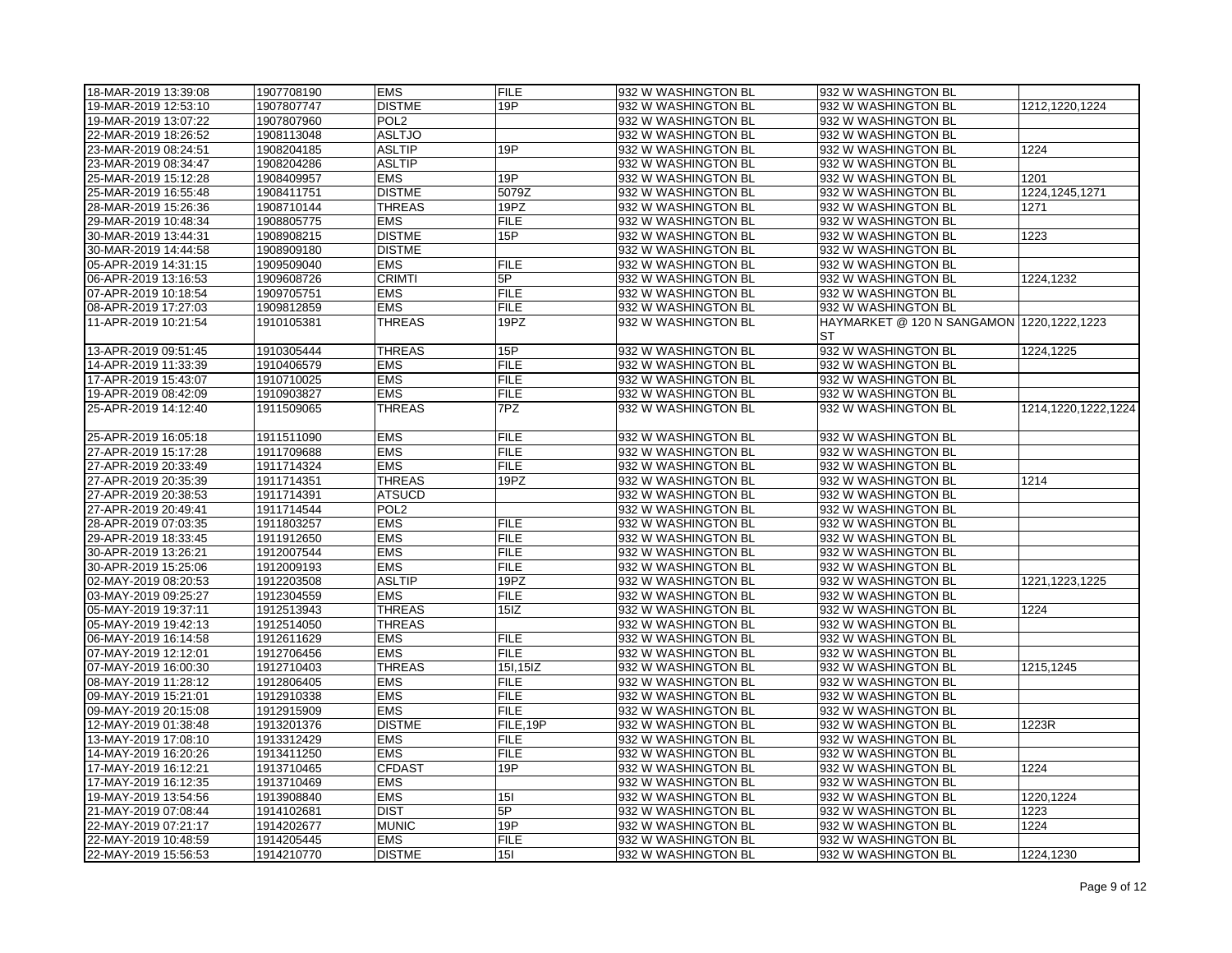| 22-MAY-2019 15:59:49                         | 1914210816               | POL <sub>2</sub>         |                | 932 W WASHINGTON BL                        | 932 W WASHINGTON BL                        |            |
|----------------------------------------------|--------------------------|--------------------------|----------------|--------------------------------------------|--------------------------------------------|------------|
| 23-MAY-2019 18:21:19                         | 1914313994               | <b>EMS</b>               | <b>FILE</b>    | 932 W WASHINGTON BL                        | 932 W WASHINGTON BL                        |            |
| 27-MAY-2019 16:39:37                         | 1914711621               | <b>NPS</b>               | <b>FILE</b>    | 932 W WASHINGTON BL                        | 932 W WASHINGTON BL                        |            |
| 28-MAY-2019 08:45:45                         | 1914804412               | <b>THREAS</b>            | 5086Z          | 932 W WASHINGTON BL                        | 932 W WASHINGTON BL                        | 1214,1223  |
| 28-MAY-2019 12:13:13                         | 1914807633               | <b>EMS</b>               | <b>FILE</b>    | 932 W WASHINGTON BL                        | 932 W WASHINGTON BL                        |            |
| 28-MAY-2019 13:05:24                         | 1914808443               | <b>BATRT</b>             | 19B            | 932 W WASHINGTON BL                        | HAYMARKET @ 120 N SANGAMON 1225            |            |
|                                              |                          |                          |                |                                            | <b>ST</b>                                  |            |
| 28-MAY-2019 13:41:16                         | 1914808994               | <b>BATRT</b>             |                | 932 W WASHINGTON BL                        | 932 W WASHINGTON BL                        |            |
| 28-MAY-2019 13:43:49                         | 1914809036               | ARP                      | <b>FILE</b>    | 932 W WASHINGTON BL                        | 932 W WASHINGTON BL                        |            |
| 28-MAY-2019 13:52:39                         | 1914809142               | <b>ASLTJO</b>            |                | 932 W WASHINGTON BL                        | 932 W WASHINGTON BL                        |            |
| 28-MAY-2019 14:29:33                         | 1914809705               | <b>INFOPO</b>            |                | 932 W WASHINGTON BL                        | 932 W WASHINGTON BL                        |            |
| 29-MAY-2019 17:59:24                         | 1914912464               | <b>BATIP</b>             | 19P            | 932 W WASHINGTON BL                        | 932 W WASHINGTON BL                        | 1241,1243  |
| 29-MAY-2019 18:02:20                         | 1914912505               | <b>EMS</b>               | <b>FILE</b>    | 932 W WASHINGTON BL                        | 932 W WASHINGTON BL                        |            |
| 29-MAY-2019 18:02:49                         | 1914912520               | <b>BATIP</b>             |                | 932 W WASHINGTON BL                        | 932 W WASHINGTON BL                        |            |
| 30-MAY-2019 14:33:31                         | 1915009254               | <b>EMS</b>               | <b>FILE</b>    | 932 W WASHINGTON BL                        | 932 W WASHINGTON BL                        |            |
| 30-MAY-2019 16:14:59                         | 1915011199               | <b>EMS</b>               | <b>FILE</b>    | 932 W WASHINGTON BL                        | 932 W WASHINGTON BL                        |            |
| 03-JUN-2019 11:50:54                         | 1915406649               | <b>THREAS</b>            | 15P            | 932 W WASHINGTON BL                        | 932 W WASHINGTON BL                        | 1271       |
| 05-JUN-2019 15:14:53                         | 1915610615               | <b>EMS</b>               | <b>FILE</b>    | 932 W WASHINGTON BL                        | 932 W WASHINGTON BL                        |            |
| 06-JUN-2019 17:04:46                         | 1915712698               | <b>EMS</b>               | <b>FILE</b>    | 932 W WASHINGTON BL                        | 932 W WASHINGTON BL                        |            |
| 06-JUN-2019 23:10:54                         | 1915719097               | <b>NPS</b>               | <b>FILE</b>    | 932 W WASHINGTON BL                        | 932 W WASHINGTON BL                        |            |
|                                              |                          | <b>DIST</b>              | 5P             |                                            |                                            |            |
| 07-JUN-2019 05:18:32                         | 1915802295               |                          |                | 932 W WASHINGTON BL                        | 932 W WASHINGTON BL                        | 1214R      |
| 08-JUN-2019 17:04:14                         | 1915912934               | <b>EMS</b>               | 15PZ           | 932 W WASHINGTON BL                        | 932 W WASHINGTON BL                        | 1225       |
| 10-JUN-2019 06:47:25                         | 1916102979               | <b>MUNIC</b>             | 19P            | 932 W WASHINGTON BL                        | 932 W WASHINGTON BL                        | 1223       |
| 10-JUN-2019 11:29:41                         | 1916106672               | <b>DISTME</b>            | 7 <sub>z</sub> | 932 W WASHINGTON BL                        | 932 W WASHINGTON BL                        | 1221,1263D |
| 12-JUN-2019 15:29:45                         | 1916310404               | <b>THREAS</b>            | 15I            | 932 W WASHINGTON BL                        | 932 W WASHINGTON BL                        | 1223       |
| 14-JUN-2019 09:40:56                         | 1916505109               | <b>EMS</b>               | <b>FILE</b>    | 932 W WASHINGTON BL                        | 932 W WASHINGTON BL                        |            |
| 14-JUN-2019 10:12:47                         | 1916505621               | <b>EMS</b>               | <b>FILE</b>    | 932 W WASHINGTON BL                        | 932 W WASHINGTON BL                        |            |
| 15-JUN-2019 22:25:47                         | 1916617592               | <b>CFDAST</b>            | 5086Z          | 932 W WASHINGTON BL                        | 932 W WASHINGTON BL                        | 1223R      |
| 16-JUN-2019 00:21:36                         | 1916700356               | <b>EMS</b>               | <b>FILE</b>    | 932 W WASHINGTON BL                        | 932 W WASHINGTON BL                        |            |
|                                              |                          |                          |                |                                            |                                            |            |
| 16-JUN-2019 11:39:43                         | 1916706953               | <b>EMS</b>               | <b>FILE</b>    | 932 W WASHINGTON BL                        | 932 W WASHINGTON BL                        |            |
| 16-JUN-2019 11:57:16                         | 1916707212               | <b>EMS</b>               | <b>FILE</b>    | 932 W WASHINGTON BL                        | 932 W WASHINGTON BL                        |            |
| 21-JUN-2019 10:24:58                         | 1917205733               | <b>EMS</b>               | <b>FILE</b>    | 932 W WASHINGTON BL                        | 932 W WASHINGTON BL                        |            |
| 21-JUN-2019 10:31:47                         | 1917205847               | <b>EMS</b>               | <b>FILE</b>    | 932 W WASHINGTON BL                        | 932 W WASHINGTON BL                        |            |
| 22-JUN-2019 14:22:13                         | 1917310143               | <b>DISTME</b>            | 15I            | 932 W WASHINGTON BL                        | 932 W WASHINGTON BL                        | 1242       |
| 24-JUN-2019 16:10:16                         | 1917511520               | <b>THREAS</b>            | 15I            | 932 W WASHINGTON BL                        | 932 W WASHINGTON BL                        | 1243       |
| 25-JUN-2019 19:11:31                         | 1917614867               | <b>NPS</b>               | <b>FILE</b>    | 932 W WASHINGTON BL                        | 932 W WASHINGTON BL                        |            |
| 26-JUN-2019 15:21:44                         | 1917710810               | <b>EMS</b>               | <b>FILE</b>    | 932 W WASHINGTON BL                        | 932 W WASHINGTON BL                        |            |
| 28-JUN-2019 09:56:14                         | 1917905370               | <b>EMS</b>               | <b>FILE</b>    | 932 W WASHINGTON BL                        | 932 W WASHINGTON BL                        |            |
| 28-JUN-2019 15:44:35                         | 1917911192               | <b>EMS</b>               | <b>FILE</b>    | 932 W WASHINGTON BL                        | 932 W WASHINGTON BL                        |            |
| 28-JUN-2019 16:51:34                         | 1917912405               | <b>DISTME</b>            | 19P            | 932 W WASHINGTON BL                        | 932 W WASHINGTON BL                        | 1224       |
| 28-JUN-2019 20:52:31                         | 1917917099               | <b>THREAS</b>            | 15I            | 932 W WASHINGTON BL                        | 932 W WASHINGTON BL                        | 1225       |
| 30-JUN-2019 14:33:27                         | 1918110057               | <b>EMS</b>               | 19P            | 932 W WASHINGTON BL                        | 932 W WASHINGTON BL                        | 1240       |
| 01-JUL-2019 14:48:36                         | 1918210966               | <b>EMS</b>               | <b>FILE</b>    | 932 W WASHINGTON BL                        | 932 W WASHINGTON BL                        |            |
| 01-JUL-2019 18:18:28                         | 1918214836               | <b>EMS</b>               | <b>FILE</b>    | 932 W WASHINGTON BL                        | 932 W WASHINGTON BL                        |            |
| 01-JUL-2019 18:19:37                         | 1918214863               | <b>EMS</b>               | <b>FILE</b>    | 932 W WASHINGTON BL                        | 932 W WASHINGTON BL                        |            |
| 04-JUL-2019 20:19:32                         | 1918517318               | <b>EMS</b>               | <b>FILE</b>    | 932 W WASHINGTON BL                        | 932 W WASHINGTON BL                        |            |
| 09-JUL-2019 07:47:03                         | 1919003156               | <b>BATJO</b>             | 0460           | 932 W WASHINGTON BL                        | 932 W WASHINGTON BL                        | 1222,1224  |
| 09-JUL-2019 18:20:30                         | 1919013078               | <b>EMS</b>               | <b>FILE</b>    | 932 W WASHINGTON BL                        | 932 W WASHINGTON BL                        |            |
| 12-JUL-2019 10:35:53                         | 1919305699               | <b>EMS</b>               | <b>FILE</b>    | 932 W WASHINGTON BL                        | 932 W WASHINGTON BL                        |            |
|                                              |                          | <b>EMS</b>               | <b>FILE</b>    |                                            |                                            |            |
| 14-JUL-2019 10:24:58                         | 1919506322               |                          |                | 932 W WASHINGTON BL                        | 120 N SANGAMON ST                          |            |
|                                              |                          |                          | <b>FILE</b>    |                                            | (HAYMARKET)                                |            |
| 14-JUL-2019 10:39:43<br>14-JUL-2019 10:40:30 | 1919506486<br>1919506498 | <b>EMS</b><br><b>EMS</b> | <b>FILE</b>    | 932 W WASHINGTON BL<br>932 W WASHINGTON BL | 932 W WASHINGTON BL<br>932 W WASHINGTON BL |            |
| 15-JUL-2019 16:44:46                         | 1919612241               | <b>EMS</b>               | <b>FILE</b>    | 932 W WASHINGTON BL                        | 932 W WASHINGTON BL                        |            |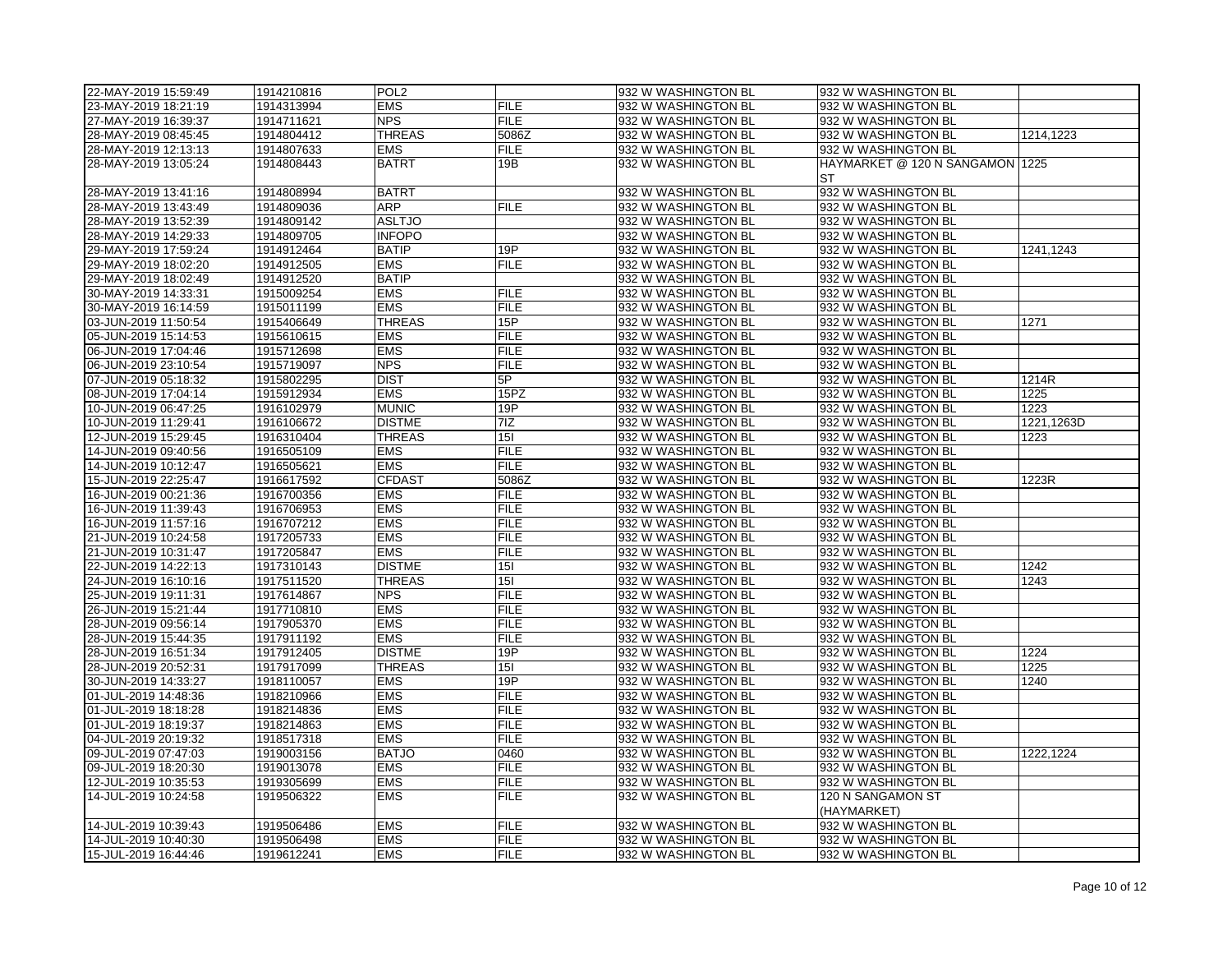| <b>EMS</b><br>1919704435<br><b>FILE</b><br>16-JUL-2019 09:12:54<br>932 W WASHINGTON BL<br>932 W WASHINGTON BL<br><b>THREAS</b><br>17-JUL-2019 13:09:42<br>1919808412<br>15 <sub>l</sub><br>932 W WASHINGTON BL<br>932 W WASHINGTON BL<br>1212,1222<br>1919916428<br><b>EMS</b><br><b>FILE</b><br>932 W WASHINGTON BL<br>932 W WASHINGTON BL<br>18-JUL-2019 20:57:47<br><b>ARP</b><br>19-JUL-2019 15:36:01<br>1920011397<br>932 W WASHINGTON BL<br>932 W WASHINGTON BL<br><b>THEFTR</b><br>1920011554<br>0890<br>19-JUL-2019 15:44:04<br>932 W WASHINGTON BL<br>932 W WASHINGTON BL<br><b>THREAS</b><br>19D<br>932 W WASHINGTON BL<br>932 W WASHINGTON BL<br>1221, 1225, 1233<br>24-JUL-2019 10:28:33<br>1920505631<br>1920710587<br><b>DISTME</b><br>5079Z<br>932 W WASHINGTON BL<br>1210, 1215, 1225<br>26-JUL-2019 15:27:29<br>932 W WASHINGTON BL<br>1920809849<br><b>EMS</b><br><b>FILE</b><br>932 W WASHINGTON BL<br>932 W WASHINGTON BL<br>27-JUL-2019 13:50:48<br><b>THREAS</b><br>16P<br>31-JUL-2019 07:52:08<br>1921203237<br>932 W WASHINGTON BL<br>932 W WASHINGTON BL<br>1223,1224<br><b>HANGUP</b><br>31-JUL-2019 08:44:24<br>1921203854<br>932 W WASHINGTON BL<br>932 W WASHINGTON BL<br><b>EMS</b><br>03-AUG-2019 14:50:26<br>1921510849<br><b>FILE</b><br>932 W WASHINGTON BL<br>932 W WASHINGTON BL<br><b>EMS</b><br><b>FILE</b><br>03-AUG-2019 16:50:21<br>1921512774<br>932 W WASHINGTON BL<br>932 W WASHINGTON BL<br><b>EMS</b><br><b>FILE</b><br>05-AUG-2019 10:21:31<br>1921705803<br>932 W WASHINGTON BL<br>932 W WASHINGTON BL<br><b>EMS</b><br>1921705949<br><b>FILE</b><br>932 W WASHINGTON BL<br>932 W WASHINGTON BL<br>05-AUG-2019 10:29:58<br><b>EMS</b><br><b>FILE</b><br>08-AUG-2019 20:33:00<br>1922016619<br>932 W WASHINGTON BL<br>932 W WASHINGTON BL<br><b>EMS</b><br><b>FILE</b><br>12-AUG-2019 15:57:59<br>1922410981<br>932 W WASHINGTON BL<br>HAYMARKET @ 120 N SANGAMON<br>Ist<br>1224R<br>13-AUG-2019 01:16:13<br><b>CHECWB</b><br>19P<br>932 W WASHINGTON BL<br>932 W WASHINGTON BL<br>1922500669<br>1922608126<br><b>EMS</b><br><b>FILE</b><br>932 W WASHINGTON BL<br>932 W WASHINGTON BL<br>14-AUG-2019 12:54:16<br>1922804650<br><b>EMS</b><br><b>FILE</b><br>932 W WASHINGTON BL<br>932 W WASHINGTON BL<br>16-AUG-2019 09:25:13<br><b>EMS</b><br>18-AUG-2019 07:58:33<br>1923005207<br><b>FILE</b><br>932 W WASHINGTON BL<br>932 W WASHINGTON BL<br><b>EMS</b><br><b>FILE</b><br>20-AUG-2019 05:34:08<br>1923202527<br>932 W WASHINGTON BL<br>932 W WASHINGTON BL<br><b>EMS</b><br>20-AUG-2019 05:41:10<br>1923202593<br><b>FILE</b><br>932 W WASHINGTON BL<br>932 W WASHINGTON BL<br><b>EMS</b><br>1923305108<br><b>FILE</b><br>932 W WASHINGTON BL<br>932 W WASHINGTON BL<br>21-AUG-2019 10:03:57<br><b>DISTME</b><br>16P<br>1225<br>22-AUG-2019 07:03:48<br>1923403029<br>932 W WASHINGTON BL<br>932 W WASHINGTON BL<br>1224, 1225, 1234<br>1923607602<br><b>THREAS</b><br>19IZ<br>932 W WASHINGTON BL<br>24-AUG-2019 11:57:55<br>932 W WASHINGTON BL<br><b>ASLTIP</b><br>19P<br>932 W WASHINGTON BL<br>932 W WASHINGTON BL<br>24-AUG-2019 20:27:29<br>1923616471<br>1225, 1245, 1271<br><b>EMS</b><br><b>FILE</b><br>1923808698<br>932 W WASHINGTON BL<br>932 W WASHINGTON BL<br>26-AUG-2019 13:38:50<br><b>EMS</b><br>28-AUG-2019 11:52:05<br>1924007138<br><b>FILE</b><br>932 W WASHINGTON BL<br>932 W WASHINGTON BL<br><b>THREAS</b><br>15I<br>01-SEP-2019 14:04:46<br>1924409648<br>932 W WASHINGTON BL<br>932 W WASHINGTON BL<br>1214,1232<br>1924608419<br><b>DISTME</b><br>19IZ<br>1220,1222<br>03-SEP-2019 12:50:09<br>932 W WASHINGTON BL<br>932 W WASHINGTON BL<br><b>DISTME</b><br>932 W WASHINGTON BL<br>03-SEP-2019 13:16:41<br>1924608838<br>932 W WASHINGTON BL<br>03-SEP-2019 13:30:35<br>1924609056<br><b>DIST</b><br>5P<br>932 W WASHINGTON BL<br>932 W WASHINGTON BL<br>1212,1214<br><b>FILE</b><br><b>EMS</b><br>06-SEP-2019 07:06:18<br>1924902703<br>932 W WASHINGTON BL<br>932 W WASHINGTON BL<br>1924902755<br><b>EMS</b><br>06-SEP-2019 07:12:07<br><b>FILE</b><br>932 W WASHINGTON BL<br>932 W WASHINGTON BL<br><b>DISTME</b><br>19P<br>06-SEP-2019 20:58:05<br>1924915690<br>932 W WASHINGTON BL<br>932 W WASHINGTON BL<br>1220,1243<br><b>EMS</b><br><b>FILE</b><br>07-SEP-2019 20:18:49<br>1925014860<br>932 W WASHINGTON BL<br>932 W WASHINGTON BL<br><b>EMS</b><br>10-SEP-2019 13:48:42<br>1925309244<br><b>FILE</b><br>932 W WASHINGTON BL<br>932 W WASHINGTON BL<br><b>EMS</b><br>11-SEP-2019 15:31:09<br>1925411230<br><b>FILE</b><br>932 W WASHINGTON BL<br>200BLK S LA SALLE ST<br><b>EMS</b><br>12-SEP-2019 13:04:52<br>1925508213<br><b>FILE</b><br>932 W WASHINGTON BL<br>932 W WASHINGTON BL<br><b>EMS</b><br><b>FILE</b><br>12-SEP-2019 13:17:59<br>1925508418<br>932 W WASHINGTON BL<br>932 W WASHINGTON BL<br>16-SEP-2019 17:33:52<br>1925912775<br><b>EMS</b><br><b>FILE</b><br>932 W WASHINGTON BL<br>932 W WASHINGTON BL<br><b>EMS</b><br>1925914256<br><b>FILE</b><br>16-SEP-2019 18:55:39<br>932 W WASHINGTON BL<br>932 W WASHINGTON BL<br><b>CSART</b><br>19D<br>1224,1225<br>17-SEP-2019 10:21:36<br>1926005328<br>932 W WASHINGTON BL<br>932 W WASHINGTON BL<br><b>THREAS</b><br>19P<br>1926012083<br>932 W WASHINGTON BL<br>932 W WASHINGTON BL<br>1225<br>17-SEP-2019 16:55:34<br>21-SEP-2019 10:40:22<br><b>EMS</b><br>15P<br>1221<br>1926406245<br>932 W WASHINGTON BL<br>932 W WASHINGTON BL<br><b>EMS</b><br><b>FILE</b><br>21-SEP-2019 23:12:17<br>1926417811<br>932 W WASHINGTON BL<br>932 W WASHINGTON BL<br><b>EMS</b><br><b>FILE</b><br>25-SEP-2019 15:25:30<br>1926810193<br>932 W WASHINGTON BL<br>932 W WASHINGTON BL<br>19P<br>1224<br>25-SEP-2019 19:28:38<br>1926814396<br><b>CHECWB</b><br>932 W WASHINGTON BL<br>932 W WASHINGTON BL<br>1926815244<br><b>NPS</b><br>25-SEP-2019 20:14:48<br><b>FILE</b><br>932 W WASHINGTON BL<br>932 W WASHINGTON BL<br><b>DISTME</b><br>16P<br>26-SEP-2019 09:48:39<br>1926904923<br>932 W WASHINGTON BL<br>1214,1224<br>932 W WASHINGTON BL<br>26-SEP-2019 15:17:23<br>1926910253<br><b>THREAS</b><br>191<br>932 W WASHINGTON BL<br>932 W WASHINGTON BL<br>1235<br><b>FILE</b><br>1927114003<br><b>EMS</b><br>932 W WASHINGTON BL<br>932 W WASHINGTON BL | 15-JUL-2019 17:31:58 | 1919613065 | <b>EMS</b> | <b>FILE</b> | 932 W WASHINGTON BL | 932 W WASHINGTON BL |  |
|----------------------------------------------------------------------------------------------------------------------------------------------------------------------------------------------------------------------------------------------------------------------------------------------------------------------------------------------------------------------------------------------------------------------------------------------------------------------------------------------------------------------------------------------------------------------------------------------------------------------------------------------------------------------------------------------------------------------------------------------------------------------------------------------------------------------------------------------------------------------------------------------------------------------------------------------------------------------------------------------------------------------------------------------------------------------------------------------------------------------------------------------------------------------------------------------------------------------------------------------------------------------------------------------------------------------------------------------------------------------------------------------------------------------------------------------------------------------------------------------------------------------------------------------------------------------------------------------------------------------------------------------------------------------------------------------------------------------------------------------------------------------------------------------------------------------------------------------------------------------------------------------------------------------------------------------------------------------------------------------------------------------------------------------------------------------------------------------------------------------------------------------------------------------------------------------------------------------------------------------------------------------------------------------------------------------------------------------------------------------------------------------------------------------------------------------------------------------------------------------------------------------------------------------------------------------------------------------------------------------------------------------------------------------------------------------------------------------------------------------------------------------------------------------------------------------------------------------------------------------------------------------------------------------------------------------------------------------------------------------------------------------------------------------------------------------------------------------------------------------------------------------------------------------------------------------------------------------------------------------------------------------------------------------------------------------------------------------------------------------------------------------------------------------------------------------------------------------------------------------------------------------------------------------------------------------------------------------------------------------------------------------------------------------------------------------------------------------------------------------------------------------------------------------------------------------------------------------------------------------------------------------------------------------------------------------------------------------------------------------------------------------------------------------------------------------------------------------------------------------------------------------------------------------------------------------------------------------------------------------------------------------------------------------------------------------------------------------------------------------------------------------------------------------------------------------------------------------------------------------------------------------------------------------------------------------------------------------------------------------------------------------------------------------------------------------------------------------------------------------------------------------------------------------------------------------------------------------------------------------------------------------------------------------------------------------------------------------------------------------------------------------------------------------------------------------------------------------------------------------------------------------------------------------------------------------------------------------------------------------------------------------------------------------------------------------------------------------------------------------------------------------------------------------------------------------------------------------------------------------------------------------------------------------------------------------------------------------------------------------------------------------------------------------------------------------------------------------------------------------------------------------------------------------------------------------------------------------------------------------------------------------------------------------------------------------------------------------------------------------------------------------------------------------------------------------------------------------------------------------------------------------------------------------------------------------------------------------|----------------------|------------|------------|-------------|---------------------|---------------------|--|
|                                                                                                                                                                                                                                                                                                                                                                                                                                                                                                                                                                                                                                                                                                                                                                                                                                                                                                                                                                                                                                                                                                                                                                                                                                                                                                                                                                                                                                                                                                                                                                                                                                                                                                                                                                                                                                                                                                                                                                                                                                                                                                                                                                                                                                                                                                                                                                                                                                                                                                                                                                                                                                                                                                                                                                                                                                                                                                                                                                                                                                                                                                                                                                                                                                                                                                                                                                                                                                                                                                                                                                                                                                                                                                                                                                                                                                                                                                                                                                                                                                                                                                                                                                                                                                                                                                                                                                                                                                                                                                                                                                                                                                                                                                                                                                                                                                                                                                                                                                                                                                                                                                                                                                                                                                                                                                                                                                                                                                                                                                                                                                                                                                                                                                                                                                                                                                                                                                                                                                                                                                                                                                                                                                                                                      |                      |            |            |             |                     |                     |  |
|                                                                                                                                                                                                                                                                                                                                                                                                                                                                                                                                                                                                                                                                                                                                                                                                                                                                                                                                                                                                                                                                                                                                                                                                                                                                                                                                                                                                                                                                                                                                                                                                                                                                                                                                                                                                                                                                                                                                                                                                                                                                                                                                                                                                                                                                                                                                                                                                                                                                                                                                                                                                                                                                                                                                                                                                                                                                                                                                                                                                                                                                                                                                                                                                                                                                                                                                                                                                                                                                                                                                                                                                                                                                                                                                                                                                                                                                                                                                                                                                                                                                                                                                                                                                                                                                                                                                                                                                                                                                                                                                                                                                                                                                                                                                                                                                                                                                                                                                                                                                                                                                                                                                                                                                                                                                                                                                                                                                                                                                                                                                                                                                                                                                                                                                                                                                                                                                                                                                                                                                                                                                                                                                                                                                                      |                      |            |            |             |                     |                     |  |
|                                                                                                                                                                                                                                                                                                                                                                                                                                                                                                                                                                                                                                                                                                                                                                                                                                                                                                                                                                                                                                                                                                                                                                                                                                                                                                                                                                                                                                                                                                                                                                                                                                                                                                                                                                                                                                                                                                                                                                                                                                                                                                                                                                                                                                                                                                                                                                                                                                                                                                                                                                                                                                                                                                                                                                                                                                                                                                                                                                                                                                                                                                                                                                                                                                                                                                                                                                                                                                                                                                                                                                                                                                                                                                                                                                                                                                                                                                                                                                                                                                                                                                                                                                                                                                                                                                                                                                                                                                                                                                                                                                                                                                                                                                                                                                                                                                                                                                                                                                                                                                                                                                                                                                                                                                                                                                                                                                                                                                                                                                                                                                                                                                                                                                                                                                                                                                                                                                                                                                                                                                                                                                                                                                                                                      |                      |            |            |             |                     |                     |  |
|                                                                                                                                                                                                                                                                                                                                                                                                                                                                                                                                                                                                                                                                                                                                                                                                                                                                                                                                                                                                                                                                                                                                                                                                                                                                                                                                                                                                                                                                                                                                                                                                                                                                                                                                                                                                                                                                                                                                                                                                                                                                                                                                                                                                                                                                                                                                                                                                                                                                                                                                                                                                                                                                                                                                                                                                                                                                                                                                                                                                                                                                                                                                                                                                                                                                                                                                                                                                                                                                                                                                                                                                                                                                                                                                                                                                                                                                                                                                                                                                                                                                                                                                                                                                                                                                                                                                                                                                                                                                                                                                                                                                                                                                                                                                                                                                                                                                                                                                                                                                                                                                                                                                                                                                                                                                                                                                                                                                                                                                                                                                                                                                                                                                                                                                                                                                                                                                                                                                                                                                                                                                                                                                                                                                                      |                      |            |            |             |                     |                     |  |
|                                                                                                                                                                                                                                                                                                                                                                                                                                                                                                                                                                                                                                                                                                                                                                                                                                                                                                                                                                                                                                                                                                                                                                                                                                                                                                                                                                                                                                                                                                                                                                                                                                                                                                                                                                                                                                                                                                                                                                                                                                                                                                                                                                                                                                                                                                                                                                                                                                                                                                                                                                                                                                                                                                                                                                                                                                                                                                                                                                                                                                                                                                                                                                                                                                                                                                                                                                                                                                                                                                                                                                                                                                                                                                                                                                                                                                                                                                                                                                                                                                                                                                                                                                                                                                                                                                                                                                                                                                                                                                                                                                                                                                                                                                                                                                                                                                                                                                                                                                                                                                                                                                                                                                                                                                                                                                                                                                                                                                                                                                                                                                                                                                                                                                                                                                                                                                                                                                                                                                                                                                                                                                                                                                                                                      |                      |            |            |             |                     |                     |  |
|                                                                                                                                                                                                                                                                                                                                                                                                                                                                                                                                                                                                                                                                                                                                                                                                                                                                                                                                                                                                                                                                                                                                                                                                                                                                                                                                                                                                                                                                                                                                                                                                                                                                                                                                                                                                                                                                                                                                                                                                                                                                                                                                                                                                                                                                                                                                                                                                                                                                                                                                                                                                                                                                                                                                                                                                                                                                                                                                                                                                                                                                                                                                                                                                                                                                                                                                                                                                                                                                                                                                                                                                                                                                                                                                                                                                                                                                                                                                                                                                                                                                                                                                                                                                                                                                                                                                                                                                                                                                                                                                                                                                                                                                                                                                                                                                                                                                                                                                                                                                                                                                                                                                                                                                                                                                                                                                                                                                                                                                                                                                                                                                                                                                                                                                                                                                                                                                                                                                                                                                                                                                                                                                                                                                                      |                      |            |            |             |                     |                     |  |
|                                                                                                                                                                                                                                                                                                                                                                                                                                                                                                                                                                                                                                                                                                                                                                                                                                                                                                                                                                                                                                                                                                                                                                                                                                                                                                                                                                                                                                                                                                                                                                                                                                                                                                                                                                                                                                                                                                                                                                                                                                                                                                                                                                                                                                                                                                                                                                                                                                                                                                                                                                                                                                                                                                                                                                                                                                                                                                                                                                                                                                                                                                                                                                                                                                                                                                                                                                                                                                                                                                                                                                                                                                                                                                                                                                                                                                                                                                                                                                                                                                                                                                                                                                                                                                                                                                                                                                                                                                                                                                                                                                                                                                                                                                                                                                                                                                                                                                                                                                                                                                                                                                                                                                                                                                                                                                                                                                                                                                                                                                                                                                                                                                                                                                                                                                                                                                                                                                                                                                                                                                                                                                                                                                                                                      |                      |            |            |             |                     |                     |  |
|                                                                                                                                                                                                                                                                                                                                                                                                                                                                                                                                                                                                                                                                                                                                                                                                                                                                                                                                                                                                                                                                                                                                                                                                                                                                                                                                                                                                                                                                                                                                                                                                                                                                                                                                                                                                                                                                                                                                                                                                                                                                                                                                                                                                                                                                                                                                                                                                                                                                                                                                                                                                                                                                                                                                                                                                                                                                                                                                                                                                                                                                                                                                                                                                                                                                                                                                                                                                                                                                                                                                                                                                                                                                                                                                                                                                                                                                                                                                                                                                                                                                                                                                                                                                                                                                                                                                                                                                                                                                                                                                                                                                                                                                                                                                                                                                                                                                                                                                                                                                                                                                                                                                                                                                                                                                                                                                                                                                                                                                                                                                                                                                                                                                                                                                                                                                                                                                                                                                                                                                                                                                                                                                                                                                                      |                      |            |            |             |                     |                     |  |
|                                                                                                                                                                                                                                                                                                                                                                                                                                                                                                                                                                                                                                                                                                                                                                                                                                                                                                                                                                                                                                                                                                                                                                                                                                                                                                                                                                                                                                                                                                                                                                                                                                                                                                                                                                                                                                                                                                                                                                                                                                                                                                                                                                                                                                                                                                                                                                                                                                                                                                                                                                                                                                                                                                                                                                                                                                                                                                                                                                                                                                                                                                                                                                                                                                                                                                                                                                                                                                                                                                                                                                                                                                                                                                                                                                                                                                                                                                                                                                                                                                                                                                                                                                                                                                                                                                                                                                                                                                                                                                                                                                                                                                                                                                                                                                                                                                                                                                                                                                                                                                                                                                                                                                                                                                                                                                                                                                                                                                                                                                                                                                                                                                                                                                                                                                                                                                                                                                                                                                                                                                                                                                                                                                                                                      |                      |            |            |             |                     |                     |  |
|                                                                                                                                                                                                                                                                                                                                                                                                                                                                                                                                                                                                                                                                                                                                                                                                                                                                                                                                                                                                                                                                                                                                                                                                                                                                                                                                                                                                                                                                                                                                                                                                                                                                                                                                                                                                                                                                                                                                                                                                                                                                                                                                                                                                                                                                                                                                                                                                                                                                                                                                                                                                                                                                                                                                                                                                                                                                                                                                                                                                                                                                                                                                                                                                                                                                                                                                                                                                                                                                                                                                                                                                                                                                                                                                                                                                                                                                                                                                                                                                                                                                                                                                                                                                                                                                                                                                                                                                                                                                                                                                                                                                                                                                                                                                                                                                                                                                                                                                                                                                                                                                                                                                                                                                                                                                                                                                                                                                                                                                                                                                                                                                                                                                                                                                                                                                                                                                                                                                                                                                                                                                                                                                                                                                                      |                      |            |            |             |                     |                     |  |
|                                                                                                                                                                                                                                                                                                                                                                                                                                                                                                                                                                                                                                                                                                                                                                                                                                                                                                                                                                                                                                                                                                                                                                                                                                                                                                                                                                                                                                                                                                                                                                                                                                                                                                                                                                                                                                                                                                                                                                                                                                                                                                                                                                                                                                                                                                                                                                                                                                                                                                                                                                                                                                                                                                                                                                                                                                                                                                                                                                                                                                                                                                                                                                                                                                                                                                                                                                                                                                                                                                                                                                                                                                                                                                                                                                                                                                                                                                                                                                                                                                                                                                                                                                                                                                                                                                                                                                                                                                                                                                                                                                                                                                                                                                                                                                                                                                                                                                                                                                                                                                                                                                                                                                                                                                                                                                                                                                                                                                                                                                                                                                                                                                                                                                                                                                                                                                                                                                                                                                                                                                                                                                                                                                                                                      |                      |            |            |             |                     |                     |  |
|                                                                                                                                                                                                                                                                                                                                                                                                                                                                                                                                                                                                                                                                                                                                                                                                                                                                                                                                                                                                                                                                                                                                                                                                                                                                                                                                                                                                                                                                                                                                                                                                                                                                                                                                                                                                                                                                                                                                                                                                                                                                                                                                                                                                                                                                                                                                                                                                                                                                                                                                                                                                                                                                                                                                                                                                                                                                                                                                                                                                                                                                                                                                                                                                                                                                                                                                                                                                                                                                                                                                                                                                                                                                                                                                                                                                                                                                                                                                                                                                                                                                                                                                                                                                                                                                                                                                                                                                                                                                                                                                                                                                                                                                                                                                                                                                                                                                                                                                                                                                                                                                                                                                                                                                                                                                                                                                                                                                                                                                                                                                                                                                                                                                                                                                                                                                                                                                                                                                                                                                                                                                                                                                                                                                                      |                      |            |            |             |                     |                     |  |
|                                                                                                                                                                                                                                                                                                                                                                                                                                                                                                                                                                                                                                                                                                                                                                                                                                                                                                                                                                                                                                                                                                                                                                                                                                                                                                                                                                                                                                                                                                                                                                                                                                                                                                                                                                                                                                                                                                                                                                                                                                                                                                                                                                                                                                                                                                                                                                                                                                                                                                                                                                                                                                                                                                                                                                                                                                                                                                                                                                                                                                                                                                                                                                                                                                                                                                                                                                                                                                                                                                                                                                                                                                                                                                                                                                                                                                                                                                                                                                                                                                                                                                                                                                                                                                                                                                                                                                                                                                                                                                                                                                                                                                                                                                                                                                                                                                                                                                                                                                                                                                                                                                                                                                                                                                                                                                                                                                                                                                                                                                                                                                                                                                                                                                                                                                                                                                                                                                                                                                                                                                                                                                                                                                                                                      |                      |            |            |             |                     |                     |  |
|                                                                                                                                                                                                                                                                                                                                                                                                                                                                                                                                                                                                                                                                                                                                                                                                                                                                                                                                                                                                                                                                                                                                                                                                                                                                                                                                                                                                                                                                                                                                                                                                                                                                                                                                                                                                                                                                                                                                                                                                                                                                                                                                                                                                                                                                                                                                                                                                                                                                                                                                                                                                                                                                                                                                                                                                                                                                                                                                                                                                                                                                                                                                                                                                                                                                                                                                                                                                                                                                                                                                                                                                                                                                                                                                                                                                                                                                                                                                                                                                                                                                                                                                                                                                                                                                                                                                                                                                                                                                                                                                                                                                                                                                                                                                                                                                                                                                                                                                                                                                                                                                                                                                                                                                                                                                                                                                                                                                                                                                                                                                                                                                                                                                                                                                                                                                                                                                                                                                                                                                                                                                                                                                                                                                                      |                      |            |            |             |                     |                     |  |
|                                                                                                                                                                                                                                                                                                                                                                                                                                                                                                                                                                                                                                                                                                                                                                                                                                                                                                                                                                                                                                                                                                                                                                                                                                                                                                                                                                                                                                                                                                                                                                                                                                                                                                                                                                                                                                                                                                                                                                                                                                                                                                                                                                                                                                                                                                                                                                                                                                                                                                                                                                                                                                                                                                                                                                                                                                                                                                                                                                                                                                                                                                                                                                                                                                                                                                                                                                                                                                                                                                                                                                                                                                                                                                                                                                                                                                                                                                                                                                                                                                                                                                                                                                                                                                                                                                                                                                                                                                                                                                                                                                                                                                                                                                                                                                                                                                                                                                                                                                                                                                                                                                                                                                                                                                                                                                                                                                                                                                                                                                                                                                                                                                                                                                                                                                                                                                                                                                                                                                                                                                                                                                                                                                                                                      |                      |            |            |             |                     |                     |  |
|                                                                                                                                                                                                                                                                                                                                                                                                                                                                                                                                                                                                                                                                                                                                                                                                                                                                                                                                                                                                                                                                                                                                                                                                                                                                                                                                                                                                                                                                                                                                                                                                                                                                                                                                                                                                                                                                                                                                                                                                                                                                                                                                                                                                                                                                                                                                                                                                                                                                                                                                                                                                                                                                                                                                                                                                                                                                                                                                                                                                                                                                                                                                                                                                                                                                                                                                                                                                                                                                                                                                                                                                                                                                                                                                                                                                                                                                                                                                                                                                                                                                                                                                                                                                                                                                                                                                                                                                                                                                                                                                                                                                                                                                                                                                                                                                                                                                                                                                                                                                                                                                                                                                                                                                                                                                                                                                                                                                                                                                                                                                                                                                                                                                                                                                                                                                                                                                                                                                                                                                                                                                                                                                                                                                                      |                      |            |            |             |                     |                     |  |
|                                                                                                                                                                                                                                                                                                                                                                                                                                                                                                                                                                                                                                                                                                                                                                                                                                                                                                                                                                                                                                                                                                                                                                                                                                                                                                                                                                                                                                                                                                                                                                                                                                                                                                                                                                                                                                                                                                                                                                                                                                                                                                                                                                                                                                                                                                                                                                                                                                                                                                                                                                                                                                                                                                                                                                                                                                                                                                                                                                                                                                                                                                                                                                                                                                                                                                                                                                                                                                                                                                                                                                                                                                                                                                                                                                                                                                                                                                                                                                                                                                                                                                                                                                                                                                                                                                                                                                                                                                                                                                                                                                                                                                                                                                                                                                                                                                                                                                                                                                                                                                                                                                                                                                                                                                                                                                                                                                                                                                                                                                                                                                                                                                                                                                                                                                                                                                                                                                                                                                                                                                                                                                                                                                                                                      |                      |            |            |             |                     |                     |  |
|                                                                                                                                                                                                                                                                                                                                                                                                                                                                                                                                                                                                                                                                                                                                                                                                                                                                                                                                                                                                                                                                                                                                                                                                                                                                                                                                                                                                                                                                                                                                                                                                                                                                                                                                                                                                                                                                                                                                                                                                                                                                                                                                                                                                                                                                                                                                                                                                                                                                                                                                                                                                                                                                                                                                                                                                                                                                                                                                                                                                                                                                                                                                                                                                                                                                                                                                                                                                                                                                                                                                                                                                                                                                                                                                                                                                                                                                                                                                                                                                                                                                                                                                                                                                                                                                                                                                                                                                                                                                                                                                                                                                                                                                                                                                                                                                                                                                                                                                                                                                                                                                                                                                                                                                                                                                                                                                                                                                                                                                                                                                                                                                                                                                                                                                                                                                                                                                                                                                                                                                                                                                                                                                                                                                                      |                      |            |            |             |                     |                     |  |
|                                                                                                                                                                                                                                                                                                                                                                                                                                                                                                                                                                                                                                                                                                                                                                                                                                                                                                                                                                                                                                                                                                                                                                                                                                                                                                                                                                                                                                                                                                                                                                                                                                                                                                                                                                                                                                                                                                                                                                                                                                                                                                                                                                                                                                                                                                                                                                                                                                                                                                                                                                                                                                                                                                                                                                                                                                                                                                                                                                                                                                                                                                                                                                                                                                                                                                                                                                                                                                                                                                                                                                                                                                                                                                                                                                                                                                                                                                                                                                                                                                                                                                                                                                                                                                                                                                                                                                                                                                                                                                                                                                                                                                                                                                                                                                                                                                                                                                                                                                                                                                                                                                                                                                                                                                                                                                                                                                                                                                                                                                                                                                                                                                                                                                                                                                                                                                                                                                                                                                                                                                                                                                                                                                                                                      |                      |            |            |             |                     |                     |  |
|                                                                                                                                                                                                                                                                                                                                                                                                                                                                                                                                                                                                                                                                                                                                                                                                                                                                                                                                                                                                                                                                                                                                                                                                                                                                                                                                                                                                                                                                                                                                                                                                                                                                                                                                                                                                                                                                                                                                                                                                                                                                                                                                                                                                                                                                                                                                                                                                                                                                                                                                                                                                                                                                                                                                                                                                                                                                                                                                                                                                                                                                                                                                                                                                                                                                                                                                                                                                                                                                                                                                                                                                                                                                                                                                                                                                                                                                                                                                                                                                                                                                                                                                                                                                                                                                                                                                                                                                                                                                                                                                                                                                                                                                                                                                                                                                                                                                                                                                                                                                                                                                                                                                                                                                                                                                                                                                                                                                                                                                                                                                                                                                                                                                                                                                                                                                                                                                                                                                                                                                                                                                                                                                                                                                                      |                      |            |            |             |                     |                     |  |
|                                                                                                                                                                                                                                                                                                                                                                                                                                                                                                                                                                                                                                                                                                                                                                                                                                                                                                                                                                                                                                                                                                                                                                                                                                                                                                                                                                                                                                                                                                                                                                                                                                                                                                                                                                                                                                                                                                                                                                                                                                                                                                                                                                                                                                                                                                                                                                                                                                                                                                                                                                                                                                                                                                                                                                                                                                                                                                                                                                                                                                                                                                                                                                                                                                                                                                                                                                                                                                                                                                                                                                                                                                                                                                                                                                                                                                                                                                                                                                                                                                                                                                                                                                                                                                                                                                                                                                                                                                                                                                                                                                                                                                                                                                                                                                                                                                                                                                                                                                                                                                                                                                                                                                                                                                                                                                                                                                                                                                                                                                                                                                                                                                                                                                                                                                                                                                                                                                                                                                                                                                                                                                                                                                                                                      |                      |            |            |             |                     |                     |  |
|                                                                                                                                                                                                                                                                                                                                                                                                                                                                                                                                                                                                                                                                                                                                                                                                                                                                                                                                                                                                                                                                                                                                                                                                                                                                                                                                                                                                                                                                                                                                                                                                                                                                                                                                                                                                                                                                                                                                                                                                                                                                                                                                                                                                                                                                                                                                                                                                                                                                                                                                                                                                                                                                                                                                                                                                                                                                                                                                                                                                                                                                                                                                                                                                                                                                                                                                                                                                                                                                                                                                                                                                                                                                                                                                                                                                                                                                                                                                                                                                                                                                                                                                                                                                                                                                                                                                                                                                                                                                                                                                                                                                                                                                                                                                                                                                                                                                                                                                                                                                                                                                                                                                                                                                                                                                                                                                                                                                                                                                                                                                                                                                                                                                                                                                                                                                                                                                                                                                                                                                                                                                                                                                                                                                                      |                      |            |            |             |                     |                     |  |
|                                                                                                                                                                                                                                                                                                                                                                                                                                                                                                                                                                                                                                                                                                                                                                                                                                                                                                                                                                                                                                                                                                                                                                                                                                                                                                                                                                                                                                                                                                                                                                                                                                                                                                                                                                                                                                                                                                                                                                                                                                                                                                                                                                                                                                                                                                                                                                                                                                                                                                                                                                                                                                                                                                                                                                                                                                                                                                                                                                                                                                                                                                                                                                                                                                                                                                                                                                                                                                                                                                                                                                                                                                                                                                                                                                                                                                                                                                                                                                                                                                                                                                                                                                                                                                                                                                                                                                                                                                                                                                                                                                                                                                                                                                                                                                                                                                                                                                                                                                                                                                                                                                                                                                                                                                                                                                                                                                                                                                                                                                                                                                                                                                                                                                                                                                                                                                                                                                                                                                                                                                                                                                                                                                                                                      |                      |            |            |             |                     |                     |  |
|                                                                                                                                                                                                                                                                                                                                                                                                                                                                                                                                                                                                                                                                                                                                                                                                                                                                                                                                                                                                                                                                                                                                                                                                                                                                                                                                                                                                                                                                                                                                                                                                                                                                                                                                                                                                                                                                                                                                                                                                                                                                                                                                                                                                                                                                                                                                                                                                                                                                                                                                                                                                                                                                                                                                                                                                                                                                                                                                                                                                                                                                                                                                                                                                                                                                                                                                                                                                                                                                                                                                                                                                                                                                                                                                                                                                                                                                                                                                                                                                                                                                                                                                                                                                                                                                                                                                                                                                                                                                                                                                                                                                                                                                                                                                                                                                                                                                                                                                                                                                                                                                                                                                                                                                                                                                                                                                                                                                                                                                                                                                                                                                                                                                                                                                                                                                                                                                                                                                                                                                                                                                                                                                                                                                                      |                      |            |            |             |                     |                     |  |
|                                                                                                                                                                                                                                                                                                                                                                                                                                                                                                                                                                                                                                                                                                                                                                                                                                                                                                                                                                                                                                                                                                                                                                                                                                                                                                                                                                                                                                                                                                                                                                                                                                                                                                                                                                                                                                                                                                                                                                                                                                                                                                                                                                                                                                                                                                                                                                                                                                                                                                                                                                                                                                                                                                                                                                                                                                                                                                                                                                                                                                                                                                                                                                                                                                                                                                                                                                                                                                                                                                                                                                                                                                                                                                                                                                                                                                                                                                                                                                                                                                                                                                                                                                                                                                                                                                                                                                                                                                                                                                                                                                                                                                                                                                                                                                                                                                                                                                                                                                                                                                                                                                                                                                                                                                                                                                                                                                                                                                                                                                                                                                                                                                                                                                                                                                                                                                                                                                                                                                                                                                                                                                                                                                                                                      |                      |            |            |             |                     |                     |  |
|                                                                                                                                                                                                                                                                                                                                                                                                                                                                                                                                                                                                                                                                                                                                                                                                                                                                                                                                                                                                                                                                                                                                                                                                                                                                                                                                                                                                                                                                                                                                                                                                                                                                                                                                                                                                                                                                                                                                                                                                                                                                                                                                                                                                                                                                                                                                                                                                                                                                                                                                                                                                                                                                                                                                                                                                                                                                                                                                                                                                                                                                                                                                                                                                                                                                                                                                                                                                                                                                                                                                                                                                                                                                                                                                                                                                                                                                                                                                                                                                                                                                                                                                                                                                                                                                                                                                                                                                                                                                                                                                                                                                                                                                                                                                                                                                                                                                                                                                                                                                                                                                                                                                                                                                                                                                                                                                                                                                                                                                                                                                                                                                                                                                                                                                                                                                                                                                                                                                                                                                                                                                                                                                                                                                                      |                      |            |            |             |                     |                     |  |
|                                                                                                                                                                                                                                                                                                                                                                                                                                                                                                                                                                                                                                                                                                                                                                                                                                                                                                                                                                                                                                                                                                                                                                                                                                                                                                                                                                                                                                                                                                                                                                                                                                                                                                                                                                                                                                                                                                                                                                                                                                                                                                                                                                                                                                                                                                                                                                                                                                                                                                                                                                                                                                                                                                                                                                                                                                                                                                                                                                                                                                                                                                                                                                                                                                                                                                                                                                                                                                                                                                                                                                                                                                                                                                                                                                                                                                                                                                                                                                                                                                                                                                                                                                                                                                                                                                                                                                                                                                                                                                                                                                                                                                                                                                                                                                                                                                                                                                                                                                                                                                                                                                                                                                                                                                                                                                                                                                                                                                                                                                                                                                                                                                                                                                                                                                                                                                                                                                                                                                                                                                                                                                                                                                                                                      |                      |            |            |             |                     |                     |  |
|                                                                                                                                                                                                                                                                                                                                                                                                                                                                                                                                                                                                                                                                                                                                                                                                                                                                                                                                                                                                                                                                                                                                                                                                                                                                                                                                                                                                                                                                                                                                                                                                                                                                                                                                                                                                                                                                                                                                                                                                                                                                                                                                                                                                                                                                                                                                                                                                                                                                                                                                                                                                                                                                                                                                                                                                                                                                                                                                                                                                                                                                                                                                                                                                                                                                                                                                                                                                                                                                                                                                                                                                                                                                                                                                                                                                                                                                                                                                                                                                                                                                                                                                                                                                                                                                                                                                                                                                                                                                                                                                                                                                                                                                                                                                                                                                                                                                                                                                                                                                                                                                                                                                                                                                                                                                                                                                                                                                                                                                                                                                                                                                                                                                                                                                                                                                                                                                                                                                                                                                                                                                                                                                                                                                                      |                      |            |            |             |                     |                     |  |
|                                                                                                                                                                                                                                                                                                                                                                                                                                                                                                                                                                                                                                                                                                                                                                                                                                                                                                                                                                                                                                                                                                                                                                                                                                                                                                                                                                                                                                                                                                                                                                                                                                                                                                                                                                                                                                                                                                                                                                                                                                                                                                                                                                                                                                                                                                                                                                                                                                                                                                                                                                                                                                                                                                                                                                                                                                                                                                                                                                                                                                                                                                                                                                                                                                                                                                                                                                                                                                                                                                                                                                                                                                                                                                                                                                                                                                                                                                                                                                                                                                                                                                                                                                                                                                                                                                                                                                                                                                                                                                                                                                                                                                                                                                                                                                                                                                                                                                                                                                                                                                                                                                                                                                                                                                                                                                                                                                                                                                                                                                                                                                                                                                                                                                                                                                                                                                                                                                                                                                                                                                                                                                                                                                                                                      |                      |            |            |             |                     |                     |  |
|                                                                                                                                                                                                                                                                                                                                                                                                                                                                                                                                                                                                                                                                                                                                                                                                                                                                                                                                                                                                                                                                                                                                                                                                                                                                                                                                                                                                                                                                                                                                                                                                                                                                                                                                                                                                                                                                                                                                                                                                                                                                                                                                                                                                                                                                                                                                                                                                                                                                                                                                                                                                                                                                                                                                                                                                                                                                                                                                                                                                                                                                                                                                                                                                                                                                                                                                                                                                                                                                                                                                                                                                                                                                                                                                                                                                                                                                                                                                                                                                                                                                                                                                                                                                                                                                                                                                                                                                                                                                                                                                                                                                                                                                                                                                                                                                                                                                                                                                                                                                                                                                                                                                                                                                                                                                                                                                                                                                                                                                                                                                                                                                                                                                                                                                                                                                                                                                                                                                                                                                                                                                                                                                                                                                                      |                      |            |            |             |                     |                     |  |
|                                                                                                                                                                                                                                                                                                                                                                                                                                                                                                                                                                                                                                                                                                                                                                                                                                                                                                                                                                                                                                                                                                                                                                                                                                                                                                                                                                                                                                                                                                                                                                                                                                                                                                                                                                                                                                                                                                                                                                                                                                                                                                                                                                                                                                                                                                                                                                                                                                                                                                                                                                                                                                                                                                                                                                                                                                                                                                                                                                                                                                                                                                                                                                                                                                                                                                                                                                                                                                                                                                                                                                                                                                                                                                                                                                                                                                                                                                                                                                                                                                                                                                                                                                                                                                                                                                                                                                                                                                                                                                                                                                                                                                                                                                                                                                                                                                                                                                                                                                                                                                                                                                                                                                                                                                                                                                                                                                                                                                                                                                                                                                                                                                                                                                                                                                                                                                                                                                                                                                                                                                                                                                                                                                                                                      |                      |            |            |             |                     |                     |  |
|                                                                                                                                                                                                                                                                                                                                                                                                                                                                                                                                                                                                                                                                                                                                                                                                                                                                                                                                                                                                                                                                                                                                                                                                                                                                                                                                                                                                                                                                                                                                                                                                                                                                                                                                                                                                                                                                                                                                                                                                                                                                                                                                                                                                                                                                                                                                                                                                                                                                                                                                                                                                                                                                                                                                                                                                                                                                                                                                                                                                                                                                                                                                                                                                                                                                                                                                                                                                                                                                                                                                                                                                                                                                                                                                                                                                                                                                                                                                                                                                                                                                                                                                                                                                                                                                                                                                                                                                                                                                                                                                                                                                                                                                                                                                                                                                                                                                                                                                                                                                                                                                                                                                                                                                                                                                                                                                                                                                                                                                                                                                                                                                                                                                                                                                                                                                                                                                                                                                                                                                                                                                                                                                                                                                                      |                      |            |            |             |                     |                     |  |
|                                                                                                                                                                                                                                                                                                                                                                                                                                                                                                                                                                                                                                                                                                                                                                                                                                                                                                                                                                                                                                                                                                                                                                                                                                                                                                                                                                                                                                                                                                                                                                                                                                                                                                                                                                                                                                                                                                                                                                                                                                                                                                                                                                                                                                                                                                                                                                                                                                                                                                                                                                                                                                                                                                                                                                                                                                                                                                                                                                                                                                                                                                                                                                                                                                                                                                                                                                                                                                                                                                                                                                                                                                                                                                                                                                                                                                                                                                                                                                                                                                                                                                                                                                                                                                                                                                                                                                                                                                                                                                                                                                                                                                                                                                                                                                                                                                                                                                                                                                                                                                                                                                                                                                                                                                                                                                                                                                                                                                                                                                                                                                                                                                                                                                                                                                                                                                                                                                                                                                                                                                                                                                                                                                                                                      |                      |            |            |             |                     |                     |  |
|                                                                                                                                                                                                                                                                                                                                                                                                                                                                                                                                                                                                                                                                                                                                                                                                                                                                                                                                                                                                                                                                                                                                                                                                                                                                                                                                                                                                                                                                                                                                                                                                                                                                                                                                                                                                                                                                                                                                                                                                                                                                                                                                                                                                                                                                                                                                                                                                                                                                                                                                                                                                                                                                                                                                                                                                                                                                                                                                                                                                                                                                                                                                                                                                                                                                                                                                                                                                                                                                                                                                                                                                                                                                                                                                                                                                                                                                                                                                                                                                                                                                                                                                                                                                                                                                                                                                                                                                                                                                                                                                                                                                                                                                                                                                                                                                                                                                                                                                                                                                                                                                                                                                                                                                                                                                                                                                                                                                                                                                                                                                                                                                                                                                                                                                                                                                                                                                                                                                                                                                                                                                                                                                                                                                                      |                      |            |            |             |                     |                     |  |
|                                                                                                                                                                                                                                                                                                                                                                                                                                                                                                                                                                                                                                                                                                                                                                                                                                                                                                                                                                                                                                                                                                                                                                                                                                                                                                                                                                                                                                                                                                                                                                                                                                                                                                                                                                                                                                                                                                                                                                                                                                                                                                                                                                                                                                                                                                                                                                                                                                                                                                                                                                                                                                                                                                                                                                                                                                                                                                                                                                                                                                                                                                                                                                                                                                                                                                                                                                                                                                                                                                                                                                                                                                                                                                                                                                                                                                                                                                                                                                                                                                                                                                                                                                                                                                                                                                                                                                                                                                                                                                                                                                                                                                                                                                                                                                                                                                                                                                                                                                                                                                                                                                                                                                                                                                                                                                                                                                                                                                                                                                                                                                                                                                                                                                                                                                                                                                                                                                                                                                                                                                                                                                                                                                                                                      |                      |            |            |             |                     |                     |  |
|                                                                                                                                                                                                                                                                                                                                                                                                                                                                                                                                                                                                                                                                                                                                                                                                                                                                                                                                                                                                                                                                                                                                                                                                                                                                                                                                                                                                                                                                                                                                                                                                                                                                                                                                                                                                                                                                                                                                                                                                                                                                                                                                                                                                                                                                                                                                                                                                                                                                                                                                                                                                                                                                                                                                                                                                                                                                                                                                                                                                                                                                                                                                                                                                                                                                                                                                                                                                                                                                                                                                                                                                                                                                                                                                                                                                                                                                                                                                                                                                                                                                                                                                                                                                                                                                                                                                                                                                                                                                                                                                                                                                                                                                                                                                                                                                                                                                                                                                                                                                                                                                                                                                                                                                                                                                                                                                                                                                                                                                                                                                                                                                                                                                                                                                                                                                                                                                                                                                                                                                                                                                                                                                                                                                                      |                      |            |            |             |                     |                     |  |
|                                                                                                                                                                                                                                                                                                                                                                                                                                                                                                                                                                                                                                                                                                                                                                                                                                                                                                                                                                                                                                                                                                                                                                                                                                                                                                                                                                                                                                                                                                                                                                                                                                                                                                                                                                                                                                                                                                                                                                                                                                                                                                                                                                                                                                                                                                                                                                                                                                                                                                                                                                                                                                                                                                                                                                                                                                                                                                                                                                                                                                                                                                                                                                                                                                                                                                                                                                                                                                                                                                                                                                                                                                                                                                                                                                                                                                                                                                                                                                                                                                                                                                                                                                                                                                                                                                                                                                                                                                                                                                                                                                                                                                                                                                                                                                                                                                                                                                                                                                                                                                                                                                                                                                                                                                                                                                                                                                                                                                                                                                                                                                                                                                                                                                                                                                                                                                                                                                                                                                                                                                                                                                                                                                                                                      |                      |            |            |             |                     |                     |  |
|                                                                                                                                                                                                                                                                                                                                                                                                                                                                                                                                                                                                                                                                                                                                                                                                                                                                                                                                                                                                                                                                                                                                                                                                                                                                                                                                                                                                                                                                                                                                                                                                                                                                                                                                                                                                                                                                                                                                                                                                                                                                                                                                                                                                                                                                                                                                                                                                                                                                                                                                                                                                                                                                                                                                                                                                                                                                                                                                                                                                                                                                                                                                                                                                                                                                                                                                                                                                                                                                                                                                                                                                                                                                                                                                                                                                                                                                                                                                                                                                                                                                                                                                                                                                                                                                                                                                                                                                                                                                                                                                                                                                                                                                                                                                                                                                                                                                                                                                                                                                                                                                                                                                                                                                                                                                                                                                                                                                                                                                                                                                                                                                                                                                                                                                                                                                                                                                                                                                                                                                                                                                                                                                                                                                                      |                      |            |            |             |                     |                     |  |
|                                                                                                                                                                                                                                                                                                                                                                                                                                                                                                                                                                                                                                                                                                                                                                                                                                                                                                                                                                                                                                                                                                                                                                                                                                                                                                                                                                                                                                                                                                                                                                                                                                                                                                                                                                                                                                                                                                                                                                                                                                                                                                                                                                                                                                                                                                                                                                                                                                                                                                                                                                                                                                                                                                                                                                                                                                                                                                                                                                                                                                                                                                                                                                                                                                                                                                                                                                                                                                                                                                                                                                                                                                                                                                                                                                                                                                                                                                                                                                                                                                                                                                                                                                                                                                                                                                                                                                                                                                                                                                                                                                                                                                                                                                                                                                                                                                                                                                                                                                                                                                                                                                                                                                                                                                                                                                                                                                                                                                                                                                                                                                                                                                                                                                                                                                                                                                                                                                                                                                                                                                                                                                                                                                                                                      |                      |            |            |             |                     |                     |  |
|                                                                                                                                                                                                                                                                                                                                                                                                                                                                                                                                                                                                                                                                                                                                                                                                                                                                                                                                                                                                                                                                                                                                                                                                                                                                                                                                                                                                                                                                                                                                                                                                                                                                                                                                                                                                                                                                                                                                                                                                                                                                                                                                                                                                                                                                                                                                                                                                                                                                                                                                                                                                                                                                                                                                                                                                                                                                                                                                                                                                                                                                                                                                                                                                                                                                                                                                                                                                                                                                                                                                                                                                                                                                                                                                                                                                                                                                                                                                                                                                                                                                                                                                                                                                                                                                                                                                                                                                                                                                                                                                                                                                                                                                                                                                                                                                                                                                                                                                                                                                                                                                                                                                                                                                                                                                                                                                                                                                                                                                                                                                                                                                                                                                                                                                                                                                                                                                                                                                                                                                                                                                                                                                                                                                                      |                      |            |            |             |                     |                     |  |
|                                                                                                                                                                                                                                                                                                                                                                                                                                                                                                                                                                                                                                                                                                                                                                                                                                                                                                                                                                                                                                                                                                                                                                                                                                                                                                                                                                                                                                                                                                                                                                                                                                                                                                                                                                                                                                                                                                                                                                                                                                                                                                                                                                                                                                                                                                                                                                                                                                                                                                                                                                                                                                                                                                                                                                                                                                                                                                                                                                                                                                                                                                                                                                                                                                                                                                                                                                                                                                                                                                                                                                                                                                                                                                                                                                                                                                                                                                                                                                                                                                                                                                                                                                                                                                                                                                                                                                                                                                                                                                                                                                                                                                                                                                                                                                                                                                                                                                                                                                                                                                                                                                                                                                                                                                                                                                                                                                                                                                                                                                                                                                                                                                                                                                                                                                                                                                                                                                                                                                                                                                                                                                                                                                                                                      |                      |            |            |             |                     |                     |  |
|                                                                                                                                                                                                                                                                                                                                                                                                                                                                                                                                                                                                                                                                                                                                                                                                                                                                                                                                                                                                                                                                                                                                                                                                                                                                                                                                                                                                                                                                                                                                                                                                                                                                                                                                                                                                                                                                                                                                                                                                                                                                                                                                                                                                                                                                                                                                                                                                                                                                                                                                                                                                                                                                                                                                                                                                                                                                                                                                                                                                                                                                                                                                                                                                                                                                                                                                                                                                                                                                                                                                                                                                                                                                                                                                                                                                                                                                                                                                                                                                                                                                                                                                                                                                                                                                                                                                                                                                                                                                                                                                                                                                                                                                                                                                                                                                                                                                                                                                                                                                                                                                                                                                                                                                                                                                                                                                                                                                                                                                                                                                                                                                                                                                                                                                                                                                                                                                                                                                                                                                                                                                                                                                                                                                                      |                      |            |            |             |                     |                     |  |
|                                                                                                                                                                                                                                                                                                                                                                                                                                                                                                                                                                                                                                                                                                                                                                                                                                                                                                                                                                                                                                                                                                                                                                                                                                                                                                                                                                                                                                                                                                                                                                                                                                                                                                                                                                                                                                                                                                                                                                                                                                                                                                                                                                                                                                                                                                                                                                                                                                                                                                                                                                                                                                                                                                                                                                                                                                                                                                                                                                                                                                                                                                                                                                                                                                                                                                                                                                                                                                                                                                                                                                                                                                                                                                                                                                                                                                                                                                                                                                                                                                                                                                                                                                                                                                                                                                                                                                                                                                                                                                                                                                                                                                                                                                                                                                                                                                                                                                                                                                                                                                                                                                                                                                                                                                                                                                                                                                                                                                                                                                                                                                                                                                                                                                                                                                                                                                                                                                                                                                                                                                                                                                                                                                                                                      |                      |            |            |             |                     |                     |  |
|                                                                                                                                                                                                                                                                                                                                                                                                                                                                                                                                                                                                                                                                                                                                                                                                                                                                                                                                                                                                                                                                                                                                                                                                                                                                                                                                                                                                                                                                                                                                                                                                                                                                                                                                                                                                                                                                                                                                                                                                                                                                                                                                                                                                                                                                                                                                                                                                                                                                                                                                                                                                                                                                                                                                                                                                                                                                                                                                                                                                                                                                                                                                                                                                                                                                                                                                                                                                                                                                                                                                                                                                                                                                                                                                                                                                                                                                                                                                                                                                                                                                                                                                                                                                                                                                                                                                                                                                                                                                                                                                                                                                                                                                                                                                                                                                                                                                                                                                                                                                                                                                                                                                                                                                                                                                                                                                                                                                                                                                                                                                                                                                                                                                                                                                                                                                                                                                                                                                                                                                                                                                                                                                                                                                                      |                      |            |            |             |                     |                     |  |
|                                                                                                                                                                                                                                                                                                                                                                                                                                                                                                                                                                                                                                                                                                                                                                                                                                                                                                                                                                                                                                                                                                                                                                                                                                                                                                                                                                                                                                                                                                                                                                                                                                                                                                                                                                                                                                                                                                                                                                                                                                                                                                                                                                                                                                                                                                                                                                                                                                                                                                                                                                                                                                                                                                                                                                                                                                                                                                                                                                                                                                                                                                                                                                                                                                                                                                                                                                                                                                                                                                                                                                                                                                                                                                                                                                                                                                                                                                                                                                                                                                                                                                                                                                                                                                                                                                                                                                                                                                                                                                                                                                                                                                                                                                                                                                                                                                                                                                                                                                                                                                                                                                                                                                                                                                                                                                                                                                                                                                                                                                                                                                                                                                                                                                                                                                                                                                                                                                                                                                                                                                                                                                                                                                                                                      |                      |            |            |             |                     |                     |  |
|                                                                                                                                                                                                                                                                                                                                                                                                                                                                                                                                                                                                                                                                                                                                                                                                                                                                                                                                                                                                                                                                                                                                                                                                                                                                                                                                                                                                                                                                                                                                                                                                                                                                                                                                                                                                                                                                                                                                                                                                                                                                                                                                                                                                                                                                                                                                                                                                                                                                                                                                                                                                                                                                                                                                                                                                                                                                                                                                                                                                                                                                                                                                                                                                                                                                                                                                                                                                                                                                                                                                                                                                                                                                                                                                                                                                                                                                                                                                                                                                                                                                                                                                                                                                                                                                                                                                                                                                                                                                                                                                                                                                                                                                                                                                                                                                                                                                                                                                                                                                                                                                                                                                                                                                                                                                                                                                                                                                                                                                                                                                                                                                                                                                                                                                                                                                                                                                                                                                                                                                                                                                                                                                                                                                                      |                      |            |            |             |                     |                     |  |
|                                                                                                                                                                                                                                                                                                                                                                                                                                                                                                                                                                                                                                                                                                                                                                                                                                                                                                                                                                                                                                                                                                                                                                                                                                                                                                                                                                                                                                                                                                                                                                                                                                                                                                                                                                                                                                                                                                                                                                                                                                                                                                                                                                                                                                                                                                                                                                                                                                                                                                                                                                                                                                                                                                                                                                                                                                                                                                                                                                                                                                                                                                                                                                                                                                                                                                                                                                                                                                                                                                                                                                                                                                                                                                                                                                                                                                                                                                                                                                                                                                                                                                                                                                                                                                                                                                                                                                                                                                                                                                                                                                                                                                                                                                                                                                                                                                                                                                                                                                                                                                                                                                                                                                                                                                                                                                                                                                                                                                                                                                                                                                                                                                                                                                                                                                                                                                                                                                                                                                                                                                                                                                                                                                                                                      |                      |            |            |             |                     |                     |  |
|                                                                                                                                                                                                                                                                                                                                                                                                                                                                                                                                                                                                                                                                                                                                                                                                                                                                                                                                                                                                                                                                                                                                                                                                                                                                                                                                                                                                                                                                                                                                                                                                                                                                                                                                                                                                                                                                                                                                                                                                                                                                                                                                                                                                                                                                                                                                                                                                                                                                                                                                                                                                                                                                                                                                                                                                                                                                                                                                                                                                                                                                                                                                                                                                                                                                                                                                                                                                                                                                                                                                                                                                                                                                                                                                                                                                                                                                                                                                                                                                                                                                                                                                                                                                                                                                                                                                                                                                                                                                                                                                                                                                                                                                                                                                                                                                                                                                                                                                                                                                                                                                                                                                                                                                                                                                                                                                                                                                                                                                                                                                                                                                                                                                                                                                                                                                                                                                                                                                                                                                                                                                                                                                                                                                                      |                      |            |            |             |                     |                     |  |
|                                                                                                                                                                                                                                                                                                                                                                                                                                                                                                                                                                                                                                                                                                                                                                                                                                                                                                                                                                                                                                                                                                                                                                                                                                                                                                                                                                                                                                                                                                                                                                                                                                                                                                                                                                                                                                                                                                                                                                                                                                                                                                                                                                                                                                                                                                                                                                                                                                                                                                                                                                                                                                                                                                                                                                                                                                                                                                                                                                                                                                                                                                                                                                                                                                                                                                                                                                                                                                                                                                                                                                                                                                                                                                                                                                                                                                                                                                                                                                                                                                                                                                                                                                                                                                                                                                                                                                                                                                                                                                                                                                                                                                                                                                                                                                                                                                                                                                                                                                                                                                                                                                                                                                                                                                                                                                                                                                                                                                                                                                                                                                                                                                                                                                                                                                                                                                                                                                                                                                                                                                                                                                                                                                                                                      |                      |            |            |             |                     |                     |  |
|                                                                                                                                                                                                                                                                                                                                                                                                                                                                                                                                                                                                                                                                                                                                                                                                                                                                                                                                                                                                                                                                                                                                                                                                                                                                                                                                                                                                                                                                                                                                                                                                                                                                                                                                                                                                                                                                                                                                                                                                                                                                                                                                                                                                                                                                                                                                                                                                                                                                                                                                                                                                                                                                                                                                                                                                                                                                                                                                                                                                                                                                                                                                                                                                                                                                                                                                                                                                                                                                                                                                                                                                                                                                                                                                                                                                                                                                                                                                                                                                                                                                                                                                                                                                                                                                                                                                                                                                                                                                                                                                                                                                                                                                                                                                                                                                                                                                                                                                                                                                                                                                                                                                                                                                                                                                                                                                                                                                                                                                                                                                                                                                                                                                                                                                                                                                                                                                                                                                                                                                                                                                                                                                                                                                                      |                      |            |            |             |                     |                     |  |
|                                                                                                                                                                                                                                                                                                                                                                                                                                                                                                                                                                                                                                                                                                                                                                                                                                                                                                                                                                                                                                                                                                                                                                                                                                                                                                                                                                                                                                                                                                                                                                                                                                                                                                                                                                                                                                                                                                                                                                                                                                                                                                                                                                                                                                                                                                                                                                                                                                                                                                                                                                                                                                                                                                                                                                                                                                                                                                                                                                                                                                                                                                                                                                                                                                                                                                                                                                                                                                                                                                                                                                                                                                                                                                                                                                                                                                                                                                                                                                                                                                                                                                                                                                                                                                                                                                                                                                                                                                                                                                                                                                                                                                                                                                                                                                                                                                                                                                                                                                                                                                                                                                                                                                                                                                                                                                                                                                                                                                                                                                                                                                                                                                                                                                                                                                                                                                                                                                                                                                                                                                                                                                                                                                                                                      |                      |            |            |             |                     |                     |  |
|                                                                                                                                                                                                                                                                                                                                                                                                                                                                                                                                                                                                                                                                                                                                                                                                                                                                                                                                                                                                                                                                                                                                                                                                                                                                                                                                                                                                                                                                                                                                                                                                                                                                                                                                                                                                                                                                                                                                                                                                                                                                                                                                                                                                                                                                                                                                                                                                                                                                                                                                                                                                                                                                                                                                                                                                                                                                                                                                                                                                                                                                                                                                                                                                                                                                                                                                                                                                                                                                                                                                                                                                                                                                                                                                                                                                                                                                                                                                                                                                                                                                                                                                                                                                                                                                                                                                                                                                                                                                                                                                                                                                                                                                                                                                                                                                                                                                                                                                                                                                                                                                                                                                                                                                                                                                                                                                                                                                                                                                                                                                                                                                                                                                                                                                                                                                                                                                                                                                                                                                                                                                                                                                                                                                                      |                      |            |            |             |                     |                     |  |
|                                                                                                                                                                                                                                                                                                                                                                                                                                                                                                                                                                                                                                                                                                                                                                                                                                                                                                                                                                                                                                                                                                                                                                                                                                                                                                                                                                                                                                                                                                                                                                                                                                                                                                                                                                                                                                                                                                                                                                                                                                                                                                                                                                                                                                                                                                                                                                                                                                                                                                                                                                                                                                                                                                                                                                                                                                                                                                                                                                                                                                                                                                                                                                                                                                                                                                                                                                                                                                                                                                                                                                                                                                                                                                                                                                                                                                                                                                                                                                                                                                                                                                                                                                                                                                                                                                                                                                                                                                                                                                                                                                                                                                                                                                                                                                                                                                                                                                                                                                                                                                                                                                                                                                                                                                                                                                                                                                                                                                                                                                                                                                                                                                                                                                                                                                                                                                                                                                                                                                                                                                                                                                                                                                                                                      |                      |            |            |             |                     |                     |  |
|                                                                                                                                                                                                                                                                                                                                                                                                                                                                                                                                                                                                                                                                                                                                                                                                                                                                                                                                                                                                                                                                                                                                                                                                                                                                                                                                                                                                                                                                                                                                                                                                                                                                                                                                                                                                                                                                                                                                                                                                                                                                                                                                                                                                                                                                                                                                                                                                                                                                                                                                                                                                                                                                                                                                                                                                                                                                                                                                                                                                                                                                                                                                                                                                                                                                                                                                                                                                                                                                                                                                                                                                                                                                                                                                                                                                                                                                                                                                                                                                                                                                                                                                                                                                                                                                                                                                                                                                                                                                                                                                                                                                                                                                                                                                                                                                                                                                                                                                                                                                                                                                                                                                                                                                                                                                                                                                                                                                                                                                                                                                                                                                                                                                                                                                                                                                                                                                                                                                                                                                                                                                                                                                                                                                                      | 28-SEP-2019 20:10:39 |            |            |             |                     |                     |  |